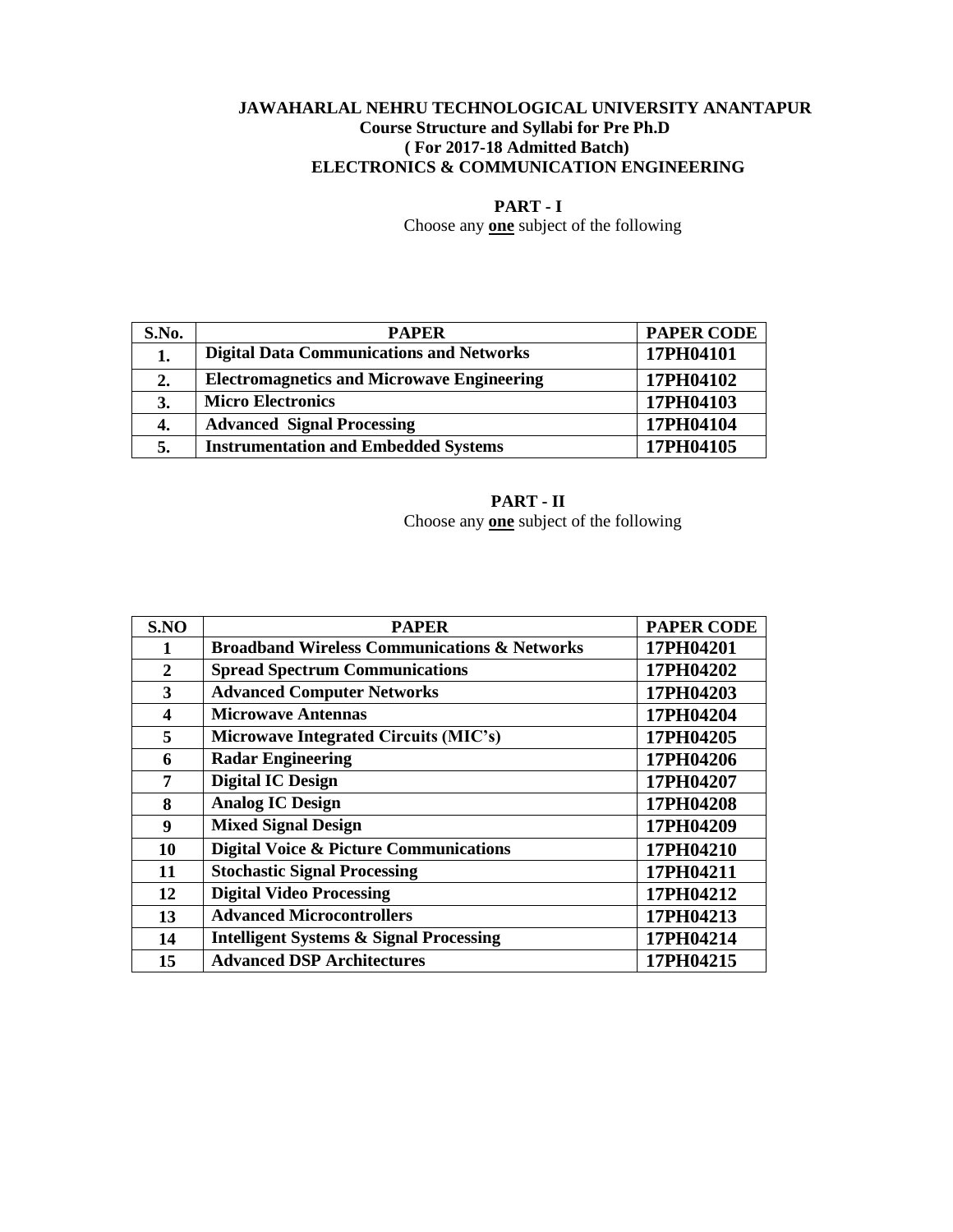# **(17PH04101) DIGITAL DATA COMMUNICATIONS AND NETWORKS**

### **UNIT – I:**

Digital Modulation: Introduction, Information Capacity Bits, Bit Rate, Baud and M-ARY Coding, ASK,FSK, PSK, QAM, BPSK, 8PSK, 16PSK, 8QAM, 16QAM, DPSK, Methods, Band Width Efficiency, Carrier Recovery, Clock Recovery.

# **UNIT – II:**

Basic Concepts of Data Communication, Interfaces and Modems: Data Communication., Components, Networks, Distributed Processing, Network Criteria- Applications, Protocols and Standards, Standards Organizations, Regulatory Agencies, Line Configuration – Point – to – point- Multipoint, Topology, Mesh, Star, Tree, Bus, Ring, Hybrids Topologies, Transmission Modes, Simplex, Half duplex – Full Duplex, Categories of Networks – LAN,MAN,WAN and Internetworking, digital Data Transmission – parallel and Serial, DTE-DCE Interface-Data Terminal Equipment , Data Circuit- Terminating Equipment, Standards EIA 232 Interface, other Interface Standards, Modems- Transmission Rates.

### **UNIT – III:**

Error Detection and Correction: types of Errors- Single- Bit Error, CRC (Cyclic Redundancy Check),

performance, Checksum, Error Correction- Single-Bit Error Correction, Hamming Code. Switching:

Circuit Switching – Space division Switches- Time Division Switches, TDM Bus Space and Time Division Switching Combinations, public Switched Telephone Network, Packet Switching-Datagram Approach-Virtual Circuit Approach, Circuit Switched Connection Versus Virtual Circuit Connection, Message Switching. Multiplexing : Time Division multiplexing (TDM), Synchronous Time Division

Multiplexing , digital Hierarchy, Statistical Time Division Multiplexing, Concept of OFDM & its application. Channel allocation methods – TDM, FDM, ALOHA, Carrier sense multiple access protocols, Collision Free protocols – IEEE standard BO2 for LANS – Ethernet, Token Bus, token ring – Bridges.

# **UNIT – IV:**

The data Link layer design issues – Error detection and correction – Elementary Data Link Protocols – Sliding Window protocols – Data link layer in HDLC, Internet and ATM. The Transport Layer Elements of transport protocols – addressing establishing a connection, releasing connection, flow control and buffering and crash recovery, END TO END PROTOCOLS –UDP, reliable Byte Stream (TCP) end format, segment format, connection establishment and termination, sliding window revisited, adaptive retransmission, TCP extension, Remote Procedure Call – BLAST, CHAN, SELECT, DCE.

### **UNIT-V:**

Network LYER Routing Algorithms – Shortest path, flooding, flow based Distance Vector, Link state , Hierarchical, Broadcast routing, congestion Control algorithms- General principles of congestion control, Congestion prevention polices, Choke packets and Load shedding.

### **REFERENCES:**

1. "Data Communication and Computer Networking " by .A.Forouzan, 3/e, TMH, 2008.

- 2. "Advanced Electronic Communication Systems" by W.Toprmasi, 5ed., PE12008.
- 3.Computer Networks Andrew TanenBaum by prentice Hall of India New Delhi third edition.
- 4. "Data and Computer Communications" by Wiiliam Stallings, 8<sup>th</sup> ed., PHI 2007.
- 5. "Data Communication and Tele processing Systems" by T.Housely, 2/e, BSP, 2008.
- 6.Computer Networks A System Approach by o Larry L. Peterson & Bruce S. Davie Second Edition – Harcourt Asia PTE LTD.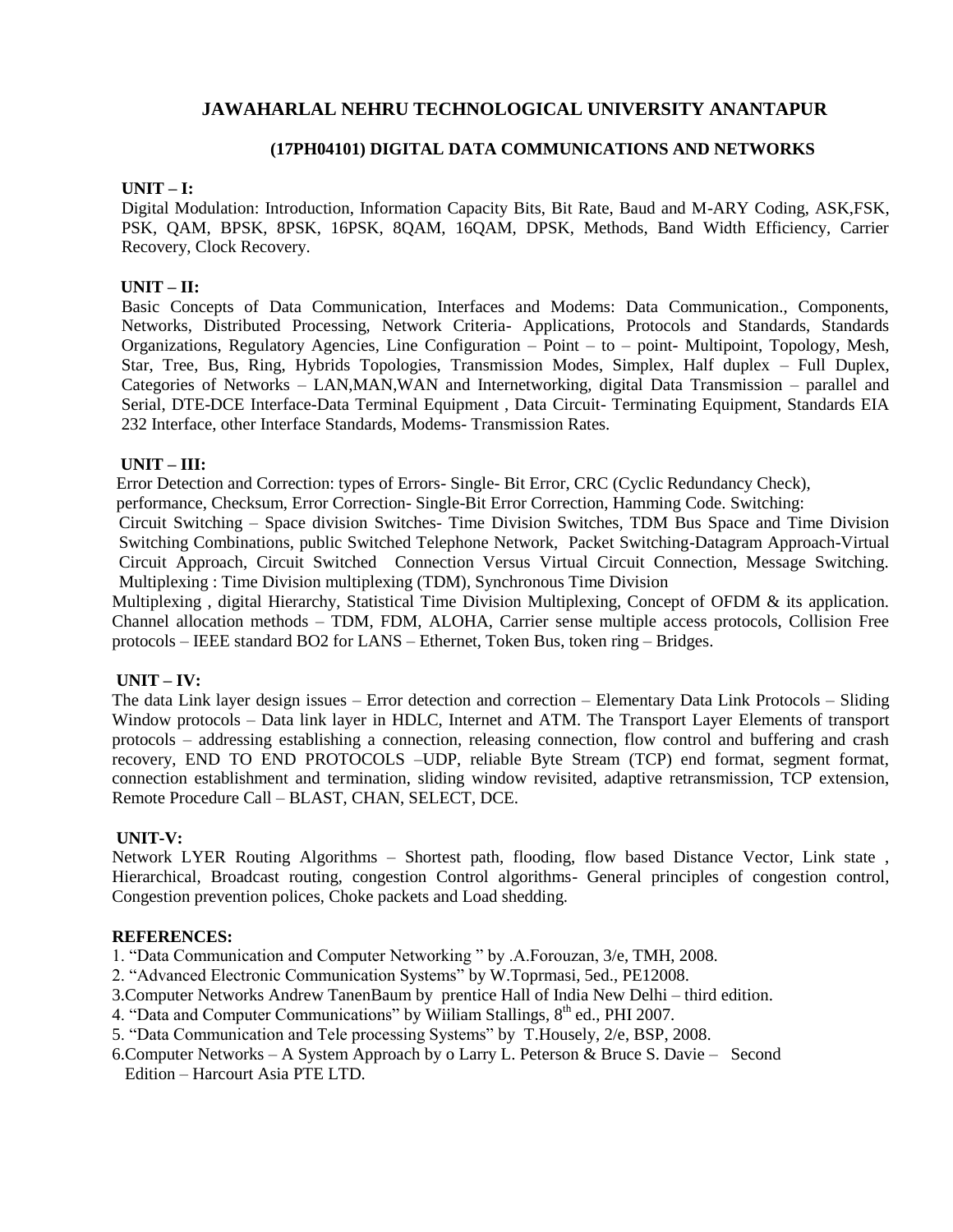# **(17PH04102) ELECTROMAGNETICS & MICROWAVE ENGINEERING**

#### **UNIT- I:**

Maxwell equations, faradays law, Guass laws for electric & magnetic fields, conservation of charge , Amperes law, displacement current, Summary of Maxwells equations, constitutive properties of media, boundary conditions on field vectors, power flow & pointing vector, related problems.

# **UNIT – II:**

Uniform plane waves for different media Incidence ( Normal, oblique) of Uniform plane waves on plane boundaries.

Wave guides:

rectangular , Circular & dielectric , Wave guides –their modes, electromagnetic filed patterns of different modes in rectangular & circular wave guides.

#### **UNIT – III:**

#### Resonators :

Types of Resonators, filed expressions for resonant frequencies in different modes, Applications of resonators.

O-type Tubes :

Klystron amplifiers velocity modulation with space charge forces, gain characteristics, Reflex Klystrons , Traveling wave tubes, Analysis of Traveling wave interaction, helix TWTS, coupled cavity TWTS, efficiency of tubes.

Cross field tubes:

Magnetrons , different types of modes of operation, performance analysis, cross fields amplifiers, M-Type backward wave oscillators, voltage tunable magnetrons, efficiency of tubes.

#### **UNIT – IV:**

Solid State Microwave devices:

Construction, Principle operation, characteristics of GUNN diode, PIN diode , IMPATT diode, TRAPATT Low noise Microwave Amplifiers.

#### **UNIT – V:**

Microwave components & Measurements:

Principle, characteristics & applications of Two port, Three port and four port microwave components (Reciprocal, Nonreciprocal), scattering of matrix and its characteristics, scattering parameters of microwave components. Measurement of power, frequency, VSWR, Impedance , Q using microwave bench setup.

- 1. Microwave Tubes by A.S.Gilmour , Artech House
- 2. Introduction to Electromagnetic fields by Clayton R paul, Keith W Whites, Syed A Nasar , Tata Mcgraw hill.
- 3. Microwave Engineering & its applications by Om. P. Gandhi.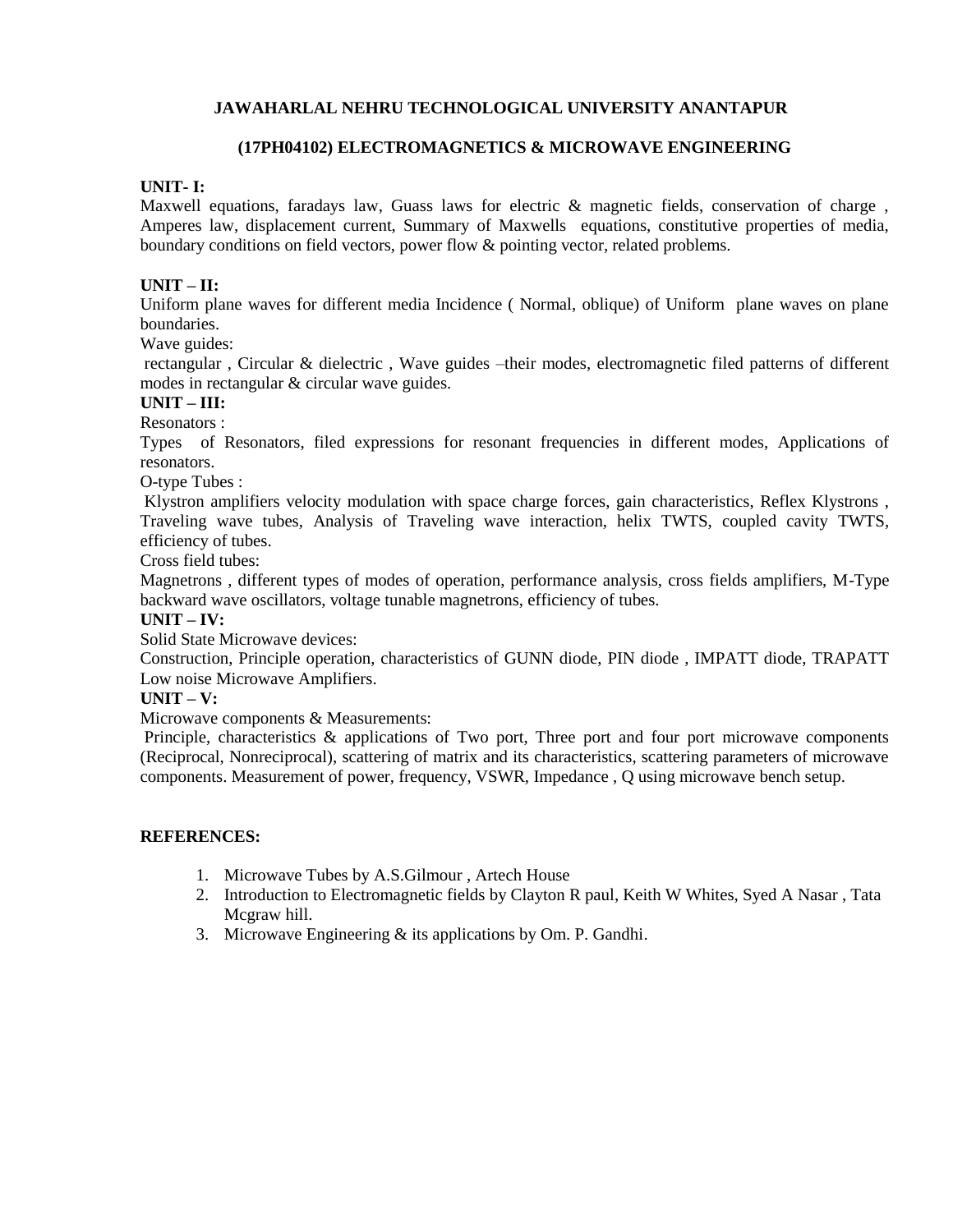# **(17PH04103) MICRO ELECTRONICS**

#### **UNIT-I:**

Analysis of clock sequential N/Ws, sequential parity checker, analysis of signal tracking  $\&$  timing charts – state tables & graphs

Review of combinational N/W design – design of N/W with limited gating Fan-in. Simulation & testing of logic N/Ws.

#### **Logic families:**

Performance analysis of DTL, DCTL, RTL, TTL, ECL logic families

### **UNIT-II:**

# **Linear Ics:**

DC effects & limitations of OP-amps, low frequency model of OP-AMP, input & output impedance, gain, noise, offset voltage & currents. Applications of OP-AMPs.

# **UNIT-III:**

Building blocks for CMOS amplifiers, CMOS Transconductance amplifier, design of single ended telescopic, cascade, folded cascade & two stage amplifier. Frequency compensation scheme. Fundamentals of data converters, next rate  $A/D$  converters (Flash interpolating over sampled  $A/D \& D/A$  converters

# **UNIT-IV:**

# **Digital Ics:**

CMOS open drain & Tri-state outputs. CMOS Transmission gate. Design using TTL 74XX & CMOS 40XX series of code converters, decoders, de-multiplexers, priority encoders, digital arithmetic operations, digital comparators & counters.

# **UNIT-V:**

### **VLSI:**

Building blocks of digital design. Multiplexer, De-multiplexer, encoder, comparator, adder, ALU carry look ahead adder.

# **FPGA Architectures:**

Channel type of FPGAs- Xlinx, Actel, Structured programmable logic, Altera, computational logic arrays, algotronix, VLSI primitives-bench mark

- 1. Operational amplifiers with linear integrated circuits by William D. Stanley LPE Fourth edition
- 2. Fundamentals of Logic Design By Charles H. Roth ,Jr.,Jaico publications,4Th Ed. 2006
- 3. The Art of Digital design by Processer & Winkel, Prentice Hall,1994.
- 4. FPGAs: Old Field & DORF by Prentice Hall.
- 5. Analog MOS integrated circuits for Signal Processing by R.Gregorian & Temes.
- 6. Analog VLSI by Mohammed Ismail & Terri Fiez .McGraw-Hill,19994.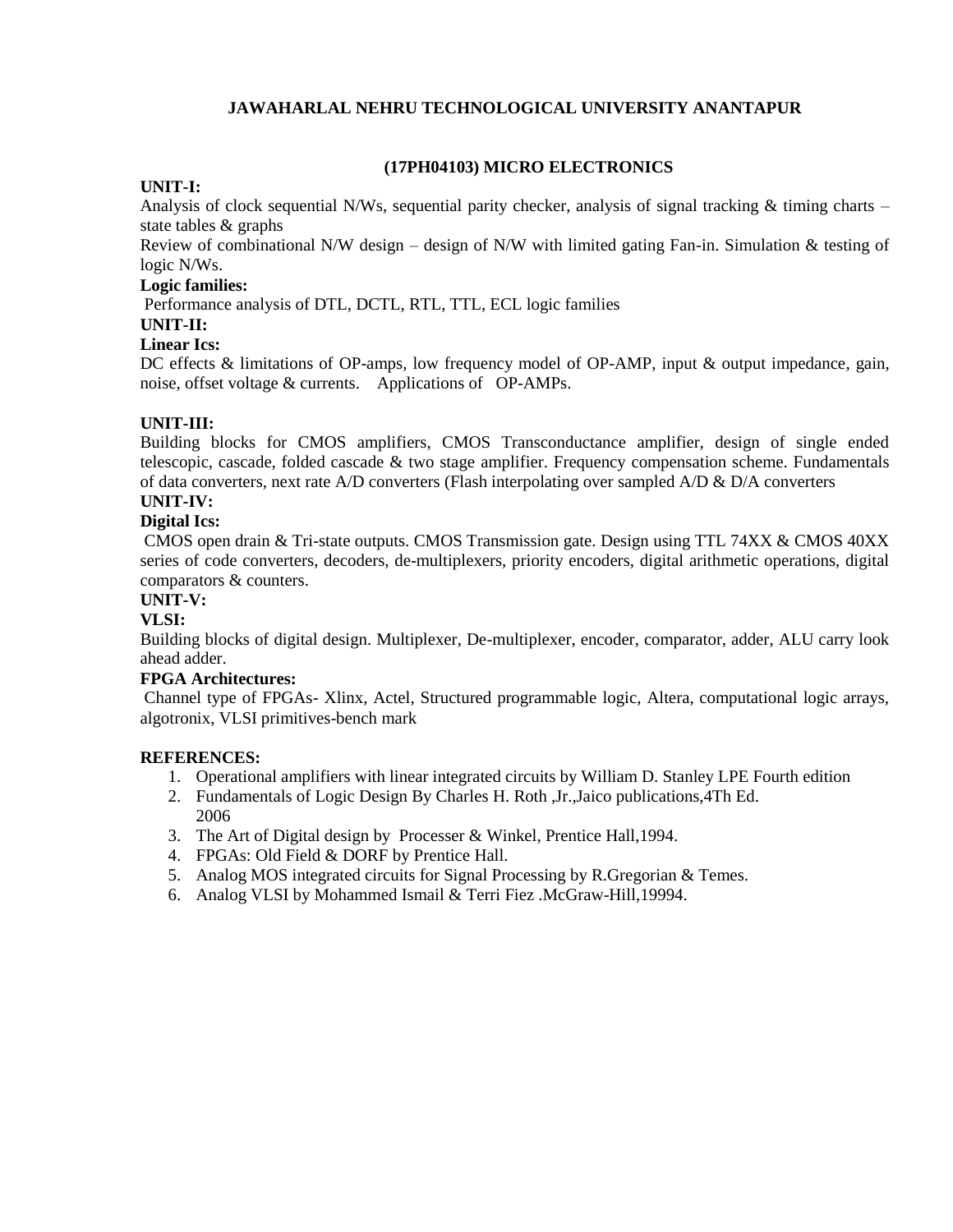### **(17PH04104) ADVANCED SIGNAL PROCESSING**

#### **UNIT I**

**OVERVIEW :** Discrete-Time Signals, Discrete-Time Systems, Classification of LTI Discrete-Time Systems. The Frequency Response of LTI Discrete-Time System. Types of Linear-Phase transfer functions, Simple Digital Filters, Complementary Transfer Function, Inverse Systems, System Identification, Digital Two-Pairs, Algebraic Stability Test. All Pass Filters,Tunable IIR Digital Filter, IIR Tapped Cascade Lattice Structures, FIR Cascaded Lattice Structures, Parallel All Pass Realization of IIR Transfer Functions, State Space Structures, Polyphase Structures, Computational Complexity of Digital Filter Structures, Design of IIR Filter using pade' approximation, Least Square Design Methods, Design of Computationally Efficient FIR Filters.

# **UNIT II**

**DSP ALGORITHEMS:** Fast DFT algorithms based on Index mapping, Sliding Discrete Fourier Transform, DFT Computation Over a narrow Frequency Band, Split Radix FFT, Linear filtering approach to Computation of DFT using Chirp Z-Transform.

# **UNIT III**

**MULTI RATE SIGNAL PROCESSING:** Decimation by a factor D, Interpolation by a factor I, Sampling rate conversion by a rational factor I/D, Filter design & Implementation for sampling rate conversion.

# **UNIT IV**

**POWER SPECTRAL ESTIMATION**: Estimation of spectra from finite duration observation of signals, Non-parametric methods: Bartlett, Welch & Blackmann & Tukey methods.

**PARAMETRIC METHODS FOR POWER SPECTRUM ESTIMATION:** Relation between auto correlation & model parameters, Yule-Waker & Burg Methods, MA & ARMA models for power spectrum estimation.

### **UNIT V**

**ANALYSIS OF FINITE WORDLENGTH EFFECTS IN FIXED-POINT DSP SYSTEMS:** Fixed, Floating Point Arithmetic – ADC quantization noise  $\&$  signal quality-Finite word length effect in IIR digital Filters – Finite word-length effects in FFT algorithms.

**APPLICATIONS OF DIGITAL SIGNAL PROCESSING:** Dual Tone Multi-frequency Signal Detection, Spectral Analysis of Sinusoidal Signals, Spectral Analysis of Non stationary Signals, Musial Sound Processing, Over Sampling A/D Converter, Over Sampling D/A Converter, Discrete-Time Analytic Signal Generation.

- 1. Digital Signal Processing by Sanjit K Mitra, Tata MCgraw Hill Publications.
- 2. Digital Signal Processing Principles, Algorithms, Applications by J G Proakis, D G Manolokis, PHI.
- 3. Discrete-Time Signal Processing by A V Oppenhiem, R W Schafer, Pearson Education.
- 4. DSP- A Practical Approach- Emmanuel C Ifeacher Barrie. W. Jervis, Pearson Education.
- 5. Modern spectral Estimation techniques by S. M .Kay, PHI, 1997.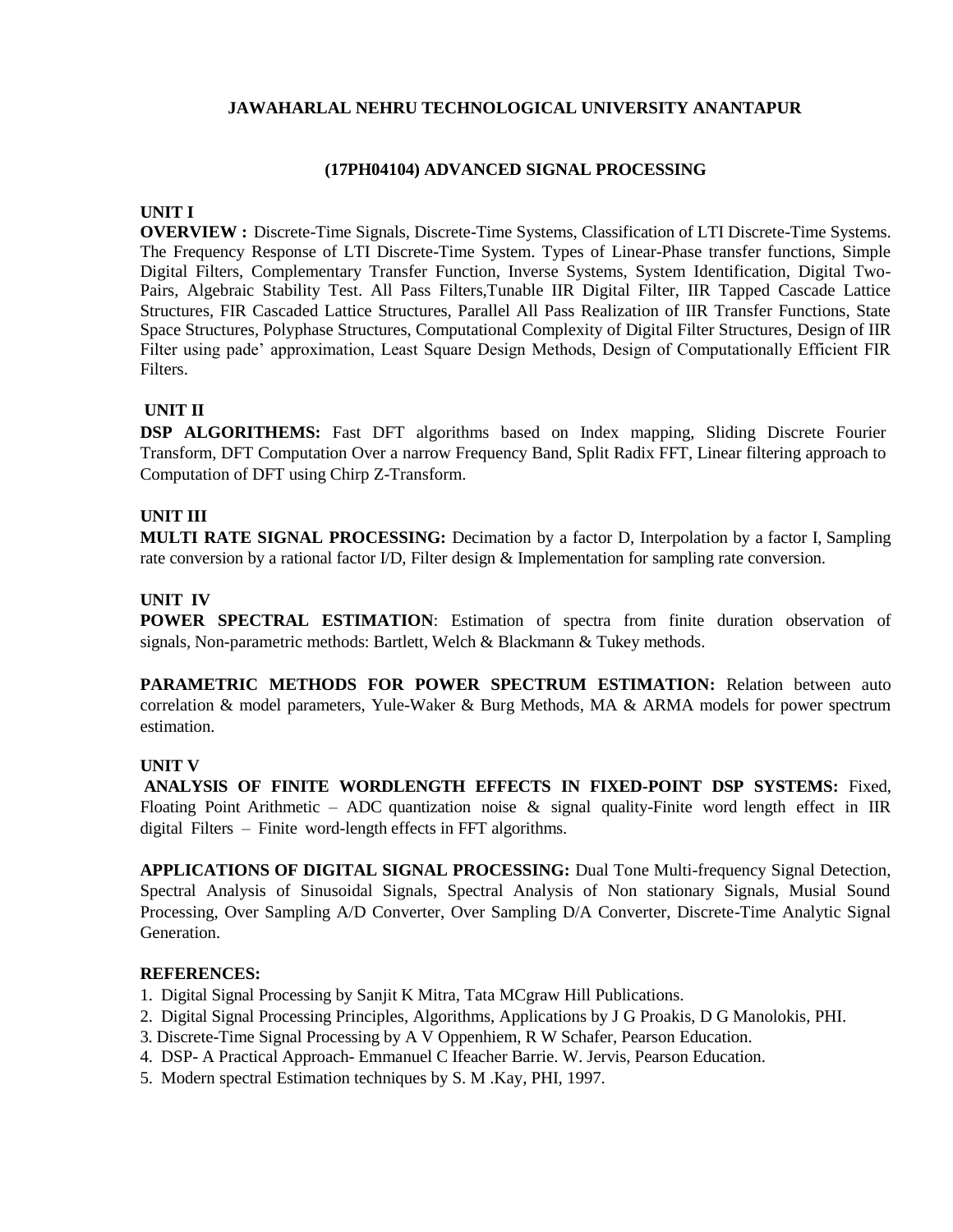# **(17PH04105) INSTRUMENTATION & EMBEDDEDSYSTEMS**

# **UNIT- I:**

**GENERALISED PERFORMANCE CHARACTERISTICS OF INSTRUMENTS**: Functional elements of an instrument, Generalised performance characteristics of instruments - static characteristics, dynamic characteristics, Zero order, first order, second order instruments - step response ramp response and impulse response. Response of general form of instruments to periodic input and to transient input. Experimental determination of measurement system parameters, loading effects under dynamic conditions.

### **UNIT- II:**

**TRANSDUCERS FOR MOTION AND DIMENSIONAL MEASUREMENTS**: Relative displacement, translation and rotational resistive potentiometers, resistance strain guages, LVDT, synchros, capacitance pickups. Piezo-electric transducers, electro-optical devices, nozzle-flapper transducers, digital displacement transducers, ultrasonic transducers. Magnetic and photoelectric pulse counting methods, relative acceleration measurements, seismic acceleration pickups, calibration of vibration pickups, gyroscopic sensors.

### **UNIT- III:**

**DESIGN OF FOLLOWING CONFIGURATIONS WITH EXAMPLES**: Inverting amplifier, noninverting amplifier, summer/ difference amplifier, practical integrator and differentiator circuits, charge amplifiers and impedance converters, voltage to current and current to voltage converters, Current booster for output stage, logarithmic circuits, precision rectifiers, comparator with and without hysterisis, active filters, analog multipliers and PLLs.

**INSTRUMENTATION AMPLIFIERS**: Specifications and use of instrumentation amplifiers for signal conditioning circuits using commercial ICs.

### **UNIT- IV:**

**BUILDING BLOCKS FOR DIGITAL DESIGN**: Multiplexer, Demultiplexer, Decoder, Encoder, Comparator, Adder, ALU, Carry-look-ahead adder.

### **UNIT- V:**

**MEMORY MANAGEMENT -** Virtual memory concepts, memory management unit.

Differences between 80386 and 80486, Pentium processor architectural enhancements.

**MICROCONTROLLERS:** Overview of microcontrollers - 8051 family microcontrollers, architecture, instruction set, pin out, programming examples, application examples - implementation of UART, use of parallel ports, ADC/ DAC interface.

**DISPLAY SYSTEMS:** LCD Flat panel displays, Storage CRT displays, Plasma displays, Projection Systems and their interfacing.

- 1. Operational amplifiers with linear integrated circuits by William D. Stanley LPE Fourth edition
- 2. Measurement Systems-Application And Design Doebelin by E.O McGraw-Hill Fourth Ed 1990
- 3. Hand Book Of Operational Amplifiers Circuit Design by DAVID F STOUT and MILTON KAUFMAN
- 4. Users hand book of D/A and A/D converters by ERHNATEK
- 5. Electronic Analog and Digital converters by H.SCHMID
- 6. Intel Microprocessor, Architecture, Programming and Interfacing 8086/8088, 80186, 80286, 80386 and 80486 by Barry B. Brey,PHI,1995.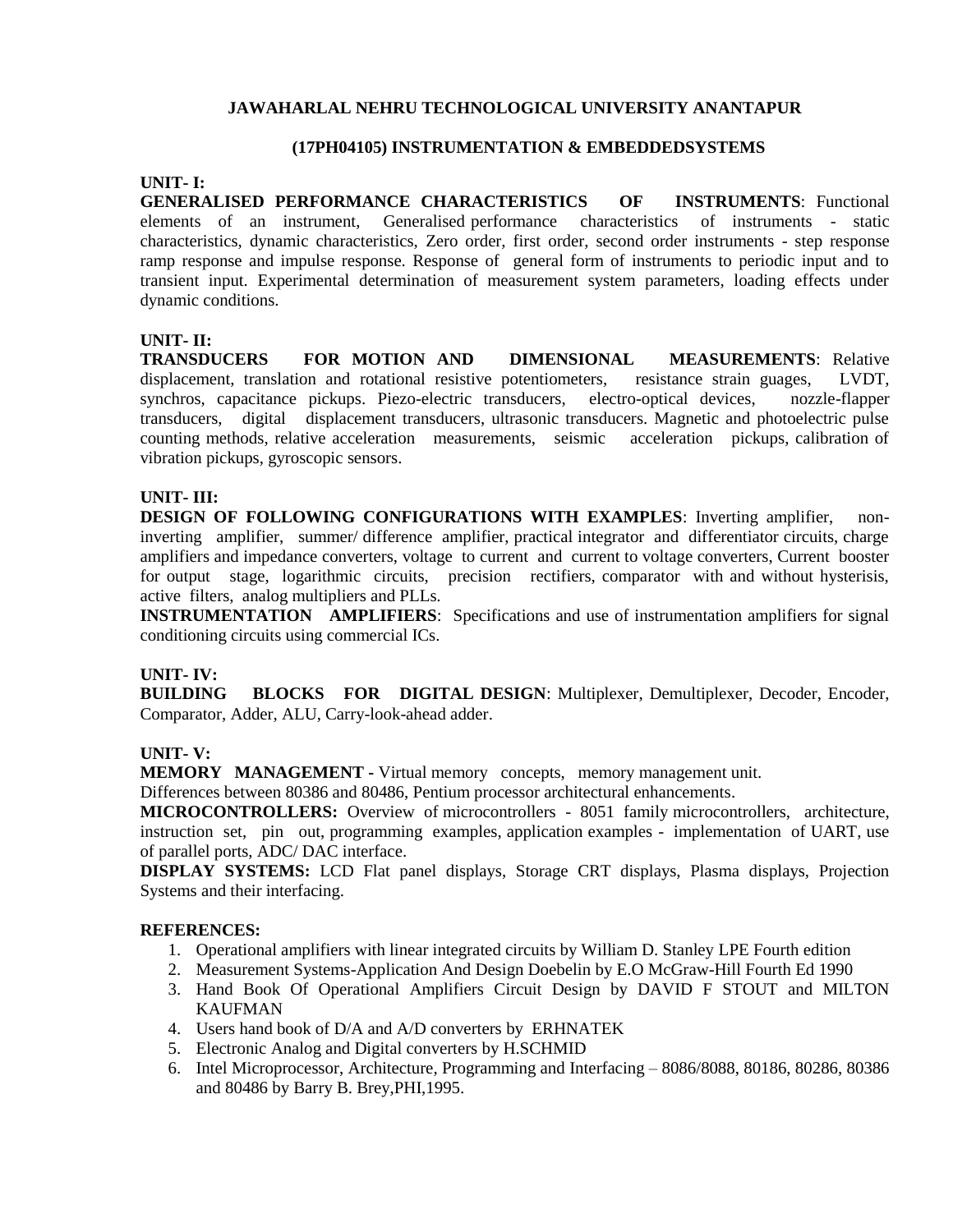# **(17PH04201) BROADBAND WIRELESS COMMUNICATIONS & NETWORKS**

# **UNIT I**

**INTRODUCTION TO WIRELESS COMMUNICATIONS SYSTEMS:** Evolution, Examples of Wireless Communication systems, Comparision, Second Generation Cellular Networks, WLL, Bluetooth and Personal Area Networks.

# **UNIT II**

**MOBILE RADIO PROPAGATION:** Large-Scale Path Loss, Introduction to Radio Wave Propagation, Free Space Propagation Model, Propagation Mechanisms, Reflection, Ground Reflection (Two-Ray) Model, Diffraction, Scattering.

Small-Scale Fading and Multipath, Impulse Response Model of a Multipath Channel, Small-Scale Multipath Measurements, Parameters of Mobile Multipath Channels, Types of Small-Scale Fading, Rayleigh and Ricean Distributions, Statistical Models for Multipath Fading Channels, Theory of Multipath Shape Factors for Small-Scale Fading Wireless Channels.

# **UNIT III**

**DIVERSITY TECHNIQUES**: Repetition coding and Time Diversity- Frequency and Space Diversity, Receive Diversity- Concept of diversity branches and signal paths- Combining methods- Selective diversity combining - Switched combining- maximal ratio combining- Equal gain combiningperformance analysis for Rayleigh fading channels.

**DIVERSITY IN DS-SS SYSTEMS**: Rake Receiver- Performance analysis. Spread Spectrum Multiple Access, CDMA Systems- Interference Analysis for Broadcast and Multiple Access Channels, Capacity of cellular CDMA networks- Reverse link power control, Hard and Soft hand off strategies.

# **UNIT IV**

**CELLULAR COMMUNICATION:** Cellular Networks, Multiple Access: FDM/TDM/FDMA/TDMA, Spatial reuse, Co-channel interference Analysis, Hand over Analysis, Erlang Capacity Analysis, Spectral efficiency and Grade of Service- Improving capacity - Cell splitting and sectorization.

**CELLULAR WIRELESS COMMUNICATION STANDARDS:** GSM specifications and Air Interface, specifications, IS 95 CDMA- 3G systems: UMTS & CDMA 2000 standards and specifications.

### **UNIT V**

**SPREAD SPECTRUM AND CDMA:** Motivation- Direct sequence spread spectrum- Frequency Hopping systems, Time Hopping., Anti-jamming- Pseudo Random (PN) sequence, Maximal length sequences, Gold sequences, Generation of PN sequences.

FADING CHANNEL CAPACITY: Capacity of Wireless Channels- Capacity of flat and frequency selective fading channels, Multiple Input Multiple output (MIMO) systems- Narrow band multiple antenna system model, Parallel Decomposition of MIMO Channels- Capacity of MIMO Channels.

- 1. "Wireless Communications" by Andrea Goldsmith, Cambridge University press.
- 2. "Modern Wireless Communications" by Simon Haykin and Michael Moher, Person Education.
- 3. "Wireless Communication, principles & practice" by T.S. Rappaport, PHI, 2001.
- 4. "Principles of Mobile Communications" by G.L Stuber  $2^{nd}$  edition, Kluwer Academic Publishers.
- 5. "Wireless digital communication" by Kamilo Feher PHI, 1995.
- 6. "Introduction to Spread Spectrum Communication" by R.L Peterson, R.E. Ziemer and David E. Borth,Pearson Education.
- 7. "CDMA- Principles of Spread Spectrum" by A.J.Viterbi, Addison Wesley, 1995.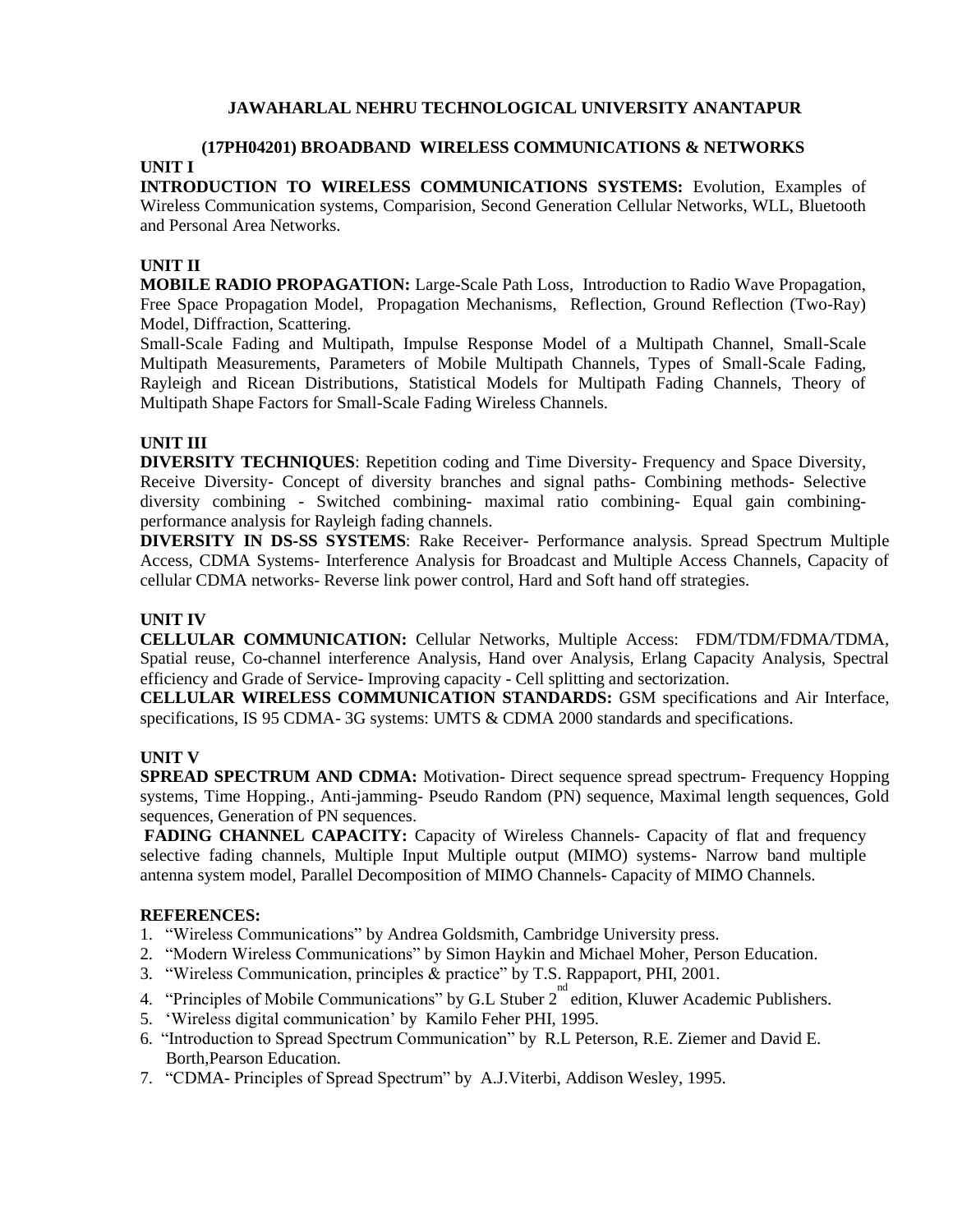# **(17PH04202) SPREAD SPECTRUM COMMUNICATIONS**

#### **UNIT I**

#### **PERFORMANCE CHARACTERIZATION OF DIGITAL DATA TRANSMISSION**

Detection of binary signals in AWGN - Quadrature multiplexed signaling schemes - Signalingthrough band limited channels - Equalization of digital data transmission system - Realization imperfections - Degradations in performance. Communication in the presence of pulse noise jamming - Low probability detection scheme - Direct Sequence Spread Spectrum (DSSS) and Frequency Hop Spread Spectrum Systems and examples of Spread Spectrum Systems.

# **UNIT II**

#### **SPREAD SPECTRUM SYSTEMS**

Direct sequence spread spectrum methods employing BPSK, QPSK and MSK - Frequency Hop spread spectrum methods - Coherent slow frequency Hop technique - Non coherent slow and fast frequency Hop spread spectrum techniques - Hybrid DS/FH spread spectrum - Complex envelope representation of spread spectrum systems.

#### **UNIT III**

#### **BINARY SHIFT REGISTER SEQUENCES FOR SPREAD SPECTRUM SYSTEMS**

Definition - PN sequence generator fundamentals - Maximal length sequences - Properties, Power spectrum and Polynomial tables for maximal length sequences- Gold codes - Rapid Acquisition systems - Non-linear code generators.

#### **UNIT IV**

### **SYNCHRONIZATION OF SPREAD SPECTRUM SYSTEMS**

Optimal tracking of wideband signals - Early-late tracking loops - Code tracking loops for FHSS - Optimum synchronization techniques - Multiple dwell and sequential detectors - Synchronization using a matched filter - Synchronization by estimating the received spreading code.

#### **UNIT V**

#### **PERFORMANCE OF SPREAD SPECTRUM SYSTEM**

SS Systems communications models - Performance without coding under AWGN and different jamming environments - spread spectrum systems performances with forward error correction -Block coding - Convolutional coding and specific error correcting codes - Inter leaving - Random coding bounds.

- 1. Ziemer R E and Peterson R L, "Digital Communication and Spread Spectrum Systems", Macmillan Publishing Co., 1985.
- 2. Dixon R C, "Spread Spectrum Systems", Wiley Interscience, 1976.
- 3. Holms J K, "Coherent Spread Spectrum Systems", Wiley Interscience, 1982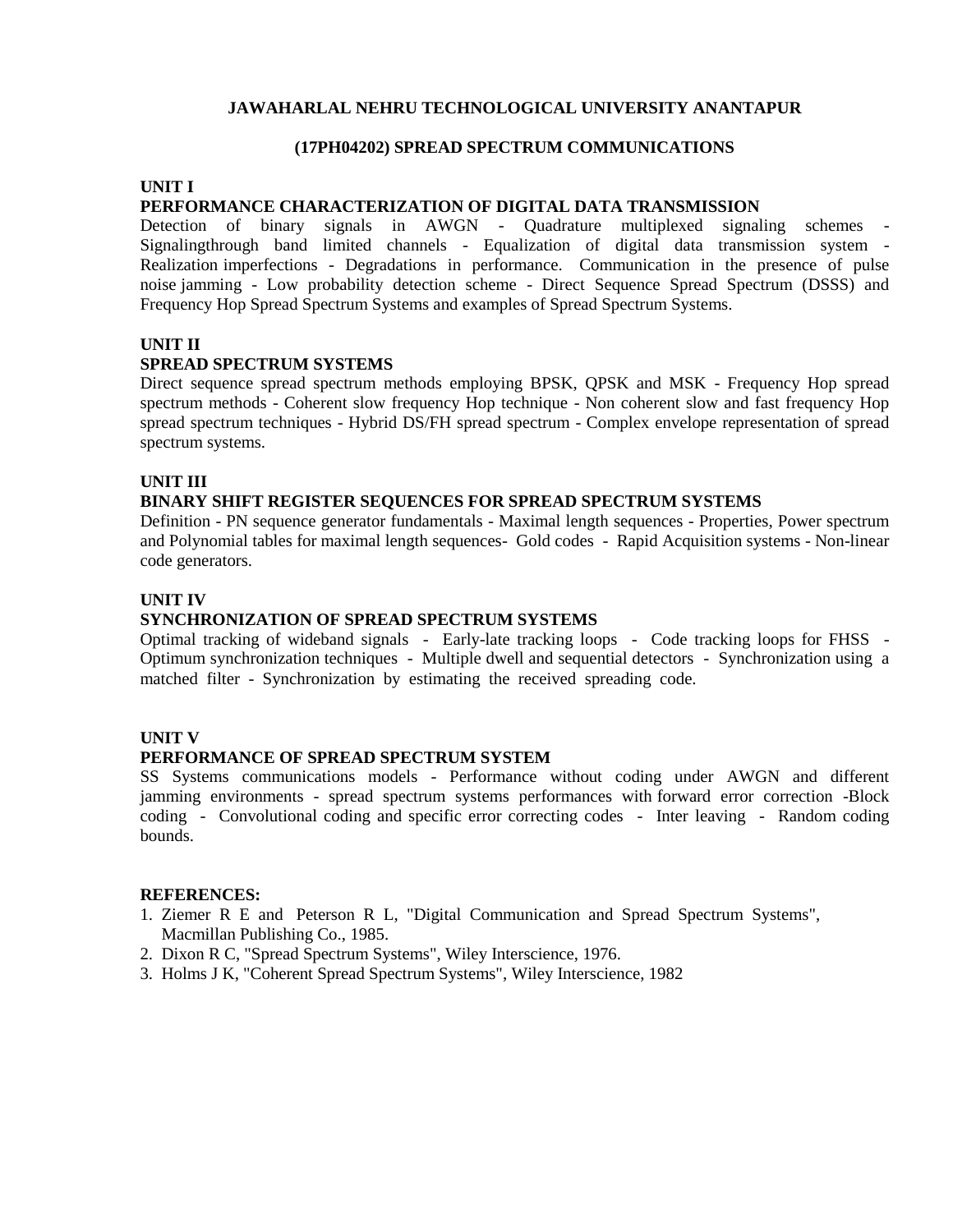# **(17PH04203) ADVANCED COMPUTER NETWORKS**

# **UNIT I**

**ReviewComputer Networks and the Internet:** What is the Internet, The Network edge, The Network core, Access Networks and Physical media, ISPs and Internet Backbones, Delay and Loss in Packet-Switched Networks, History of Computer Networking and the Internet - **Foundation of Networking Protocols:** 5 layer TCP/IP Model, 7-layer OSI Model, Internet Protocols and Addressing, Equal-Sized Packets Model: ATM -Networking Devices: Multiplexers, Modems and Internet Access Devices, Switching and Routing Devices, Router Structure.

# **UNIT II**

**The Link Layer and Local Area Networks:** Link Layer: Introduction and Services, Error-Detection and Error-Correction techniques,- Multiple Access Protocols, Link Layer Addressing, Ethernet, Interconnections: Hubs and Switches, PPP: The Point-lo-Point Protocol, Link Visualization - **Routing and Internetworking:** Network-Layer Routing, Least-Cost-Path algorithms, Non-Least-Cost-Path algorithms, Intra-domain Routing Protocols, Inter-domain Routing Protocols, Congestion Control at Network Layer

# **UNIT III**

**Logical Addressing:** IPv4 Addresses, IPv6 Addresses - Internet Protocol: Internetworking, IPv4, IPv6, Transition from IPv4 to IPv6 - Multicasting Techniques and Protocols: Basic Definitions and Techniques, Intra-domain Multicast Protocols, Inter-domain Multicast Protocols, Node-Level Multicast algorithms - **Transport and End-to-End Protocols:** Transport Layer, Transmission Control Protocol (TCP), User Datagram Protocol (UDP), Mobile Transport Protocols, TCP Congestion Control - Application Layer: Principles of Network Applications, The Web and HTTP, File Transfer: FTP, Electronic Mail in the Internet, Domain Name System (DNS), P2P File Sharing, Socket Programming with TCP and UDP, Building a Simple Web Server

### **UNIT IV**

**Wireless Networks and Mobile IP:** Infrastructure of Wireless Networks, Wireless LAN Technologies. IEK1: S02.11 Wireless Standard, Cellular Networks, Mobile IP, Wireless Mesh Networks (WMNs) - **Optical Networks and WDM Systems:** Overview of Optical Networks, Basic Optical Networking Devices, Large-Scale Optical Switches, Optical Routers, Wavelength Allocation in Networks, Case Study: An All-Optical Switch

### **UNIT V**

**VPNs, Tunneling and Overlay Networks:** Virtual Private Networks (VPNs), Multiprotocol Label Switching (MPLS), Overlay Networks-VoIP and Multimedia Networking: Overview of IP Telephony, VoIP Signaling Protocols, Real-Time Media Transport Protocols, Distributed Multimedia Networking, Stream Control Transmission Protocol - **Mobile A-Hoc Networks:** Overview of Wireless Ad-Hoc Networks, Routing in Ad-Hoc Networks, Routing Protocols for Ad-Hoc Networks - **Wireless Sensor Networks:** Sensor Networks and Protocol Structures, Communication Energy Model, Clustering Protocols, Routing Protocols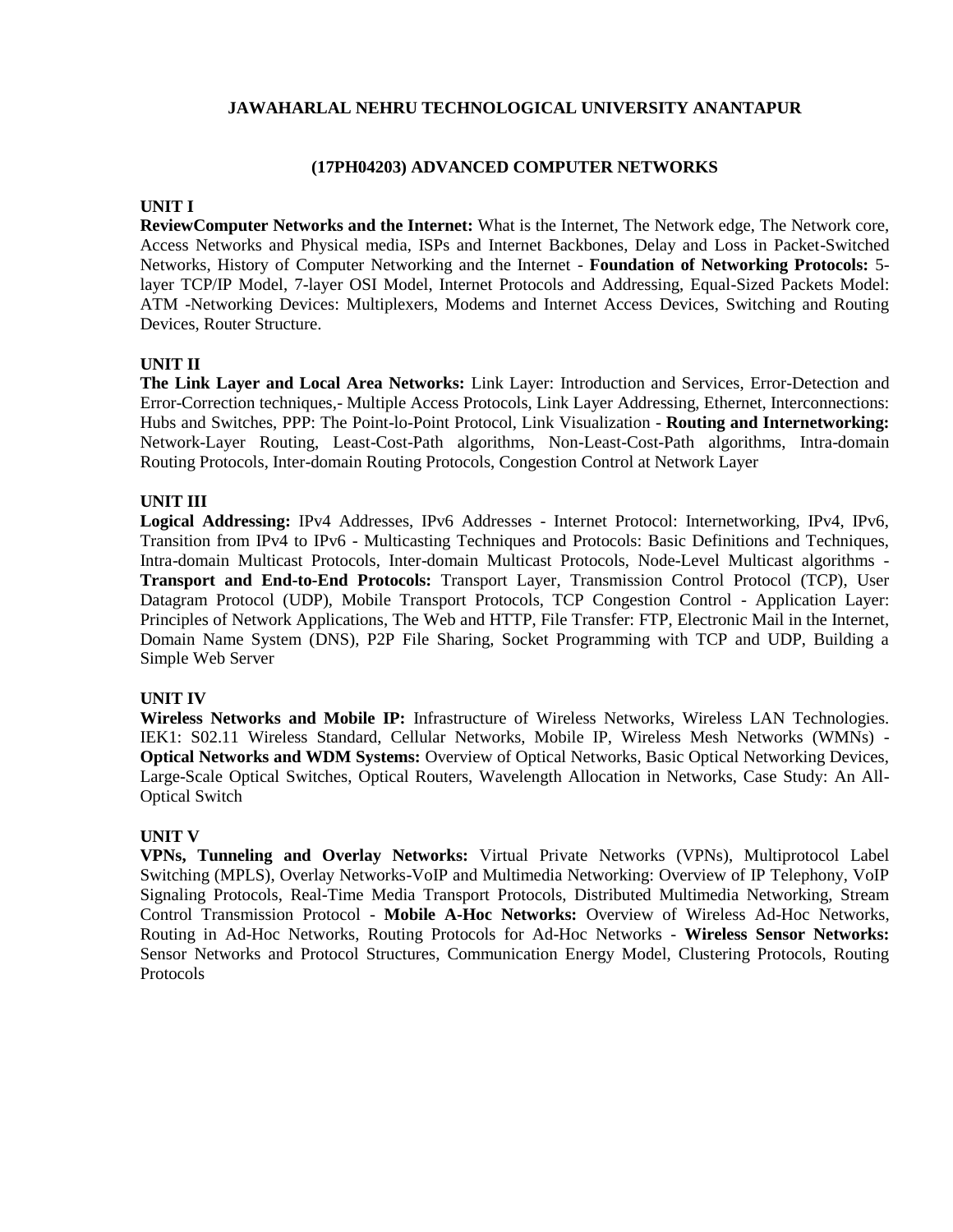- 1.Computer Networking: A Top-Down Approach Featuring the Internet, James E Kuro.se, Keith W. Ross, Third Edition, Pearson Education, 2007
- 2. Computer and Communication Networks, Nader F. Mir, Pearson Education. 2007
- 3. Data Communications and Networking, Behrouz A. Forouzan, Fourth Edition, Tata McGraw Hill, 2007
- 4. An Engineering Approach to Computer Networking ,S.Keshav. Pearson Education.
- 5. Computer Networks, Andrew S. Tanenbaum, Fourth Edition, Prentice Hall.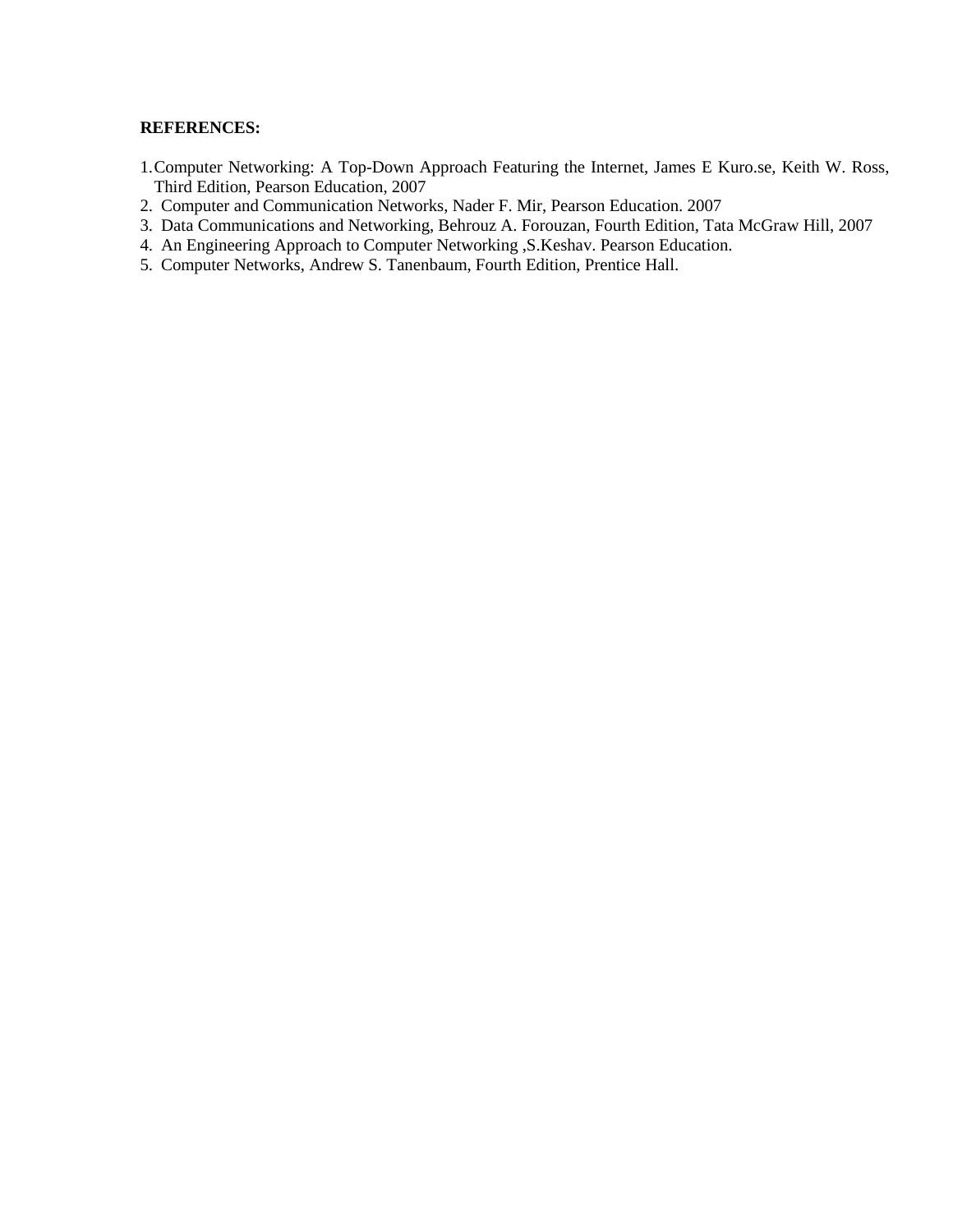### **(17PH04204) MICROWAVE ANTENNAS**

#### **UNIT-I:**

**Antenna Parameters:** Radiation Patterns, Radiation Power Density, Radiation Intensity, Gain, Antenna Efficiency, Bandwidth, Polarization, Input Impedance, Antenna Radiation Efficiency, Antenna as an Aperture, Directivity and maximum Aperture, Friis Transmission Equation, Antenna Temperature.

# **UNIT-II:**

Reflector Antennas: Plane Reflector, Corner Reflector, 90° Corner Reflector, Other Corner Reflectors, Parabolic Reflector, Front-Fed Parabolic Reflector, Cassegrain Reflectors, Lens Antennas, Lenses with n>1, Lenses with n<1, Lenses with Variable Index of Refraction.

# **UNIT-III:**

**Antenna Arrays:** Introduction, Two Element Array, N-Element Linear Array- Uniform amplitude and Spacing, Broadside Array, Ordinary End-Fire Array, Phased Array, Hansen-Woodyard End-Fire Array, N-Element Linear Array- Directivity, Nonuniform Amplitude, Binomzal Array-Design equations.

# **UNIT-IV:**

**Microstrip Radiators:** Definition of microstrip antenna, advantages and disadvantages of microstrip antennas, applications, Radiation mechanism and Radiation fields of microstrip antennas, excitation techniques.

### **UNIT-V:**

**Rectangular microstrip patch antennas:** Introduction, Analysis of Rectangular patch radiators, The vector potential approach, Dyadic Green"s Function Techniques, the cavity model, Model Expansion Model, the transmission line model, Bandwidth Enhancement Techniques.

- 1. Antennas by J.D. Kraus MC Graw-Hill, ISE, 1988.
- 2. Antenna theory analysis and Design by Constantine A. Balanis, John Wiley.
- 3. Microstrip antennas by J.J. Bahl and Bhartia, Artech House, 1982.
- 4. Microwave Antenna Theory and Design by Samuel Silver, IEE Press, London 1984.
- 5. Microstrip Antenna Theory and Design by James J. Hall, P.S. Wood, 1981.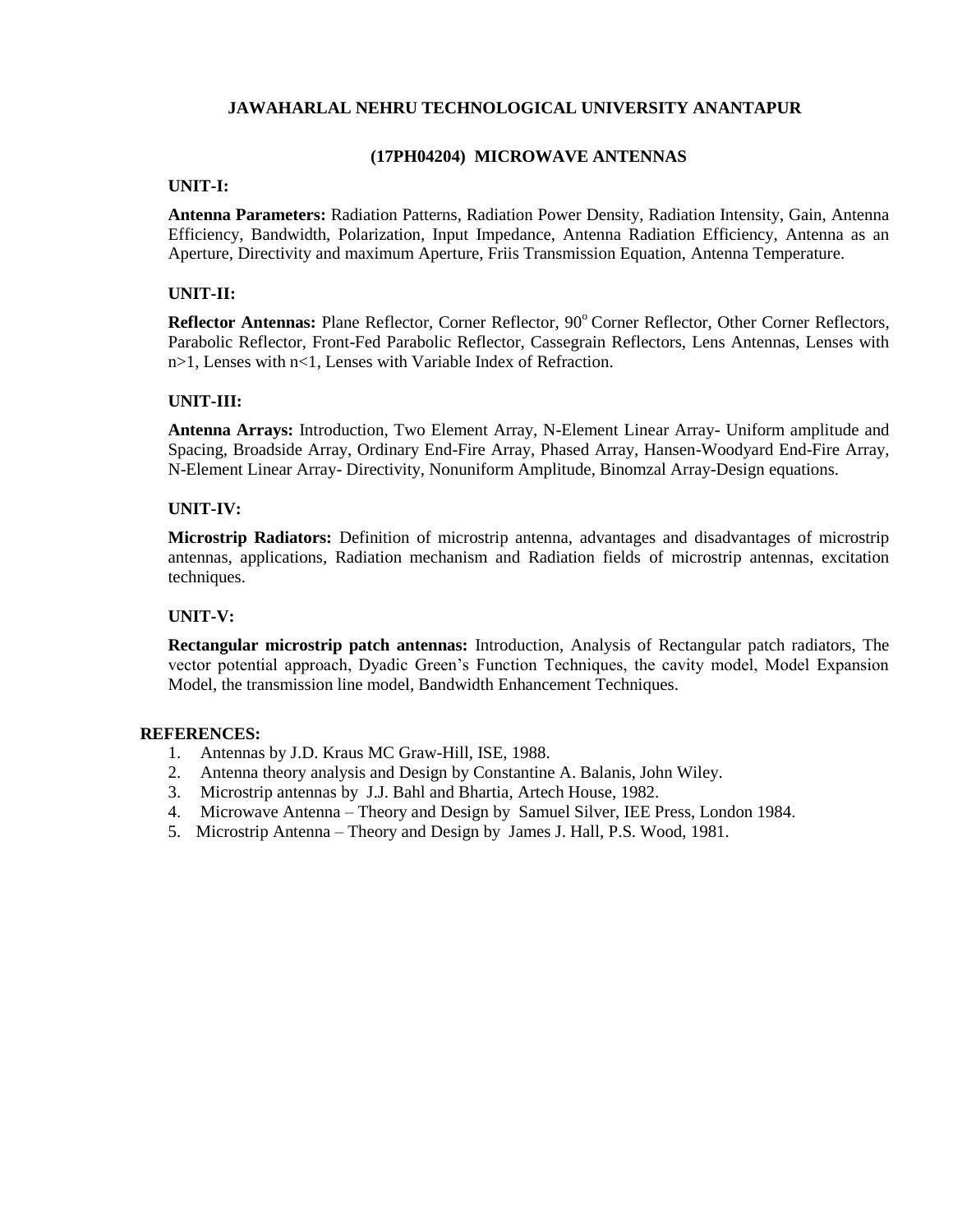# **(17PH04205) MICROWAVE INTEGRATED CIRCUITS**

# **Unit-I:**

Introduction to Microwave circuit concepts: one port junction, terminal voltages & currents in multi port junctions, Poynting's Energy Theorem, Normalized waves and scattering matrix. Properties of [S] matrix.

# **Unit-II:**

Relation between [S], [Z] and [Y] parameters, Wave amplitude transmission matrix [A], relation between [A] and [S], [S] matrix of magic T, E and H plane Tees, directional coupler, Application of Hybrid junction and magic tee.

# **Unit-III:**

MIC technology – Thick film & thin film technology, Hybrid MICs. Lumped elements for MIC's design  $\&$ fabrication of lumped elements, circuits using lumped elements.

# **Unit-IV:**

# **STRIP LINES:**

Analysis of strip lines, Characteristic parameters of strip lines , Impedance transformers.

**MICRO STRIP LINES:** Analysis of Micro strip lines, method of conformal transformation, characteristic parameters of micro strip lines, micro strip circuit design, lumped constant micro strip circuits. Design of Micro-strip circuits - high power & low power circuits.

# **Unit-V:**

**BASIC CONCEPTS OF RF DESIGN:** Non-linearity and time variance ISI, random process and noise, sensitivity, dynamic range, passive impedance transformation.

- 1. Microwave Circuits by Altman, JL., D. Van Nostrand Co., Inc., 1964.
- 2. Microwave Integrated Circuits by D. Van Nostrand Co. Inc.
- 3. Microwave Integrated Circuits by K.G. Gupta & Amarjit Singh.
- 4. Advances in Microwave by Leo young.
- 5. The design of CMOS radio frequency integrated circuits by Thomas H.Lee, Cambridge university press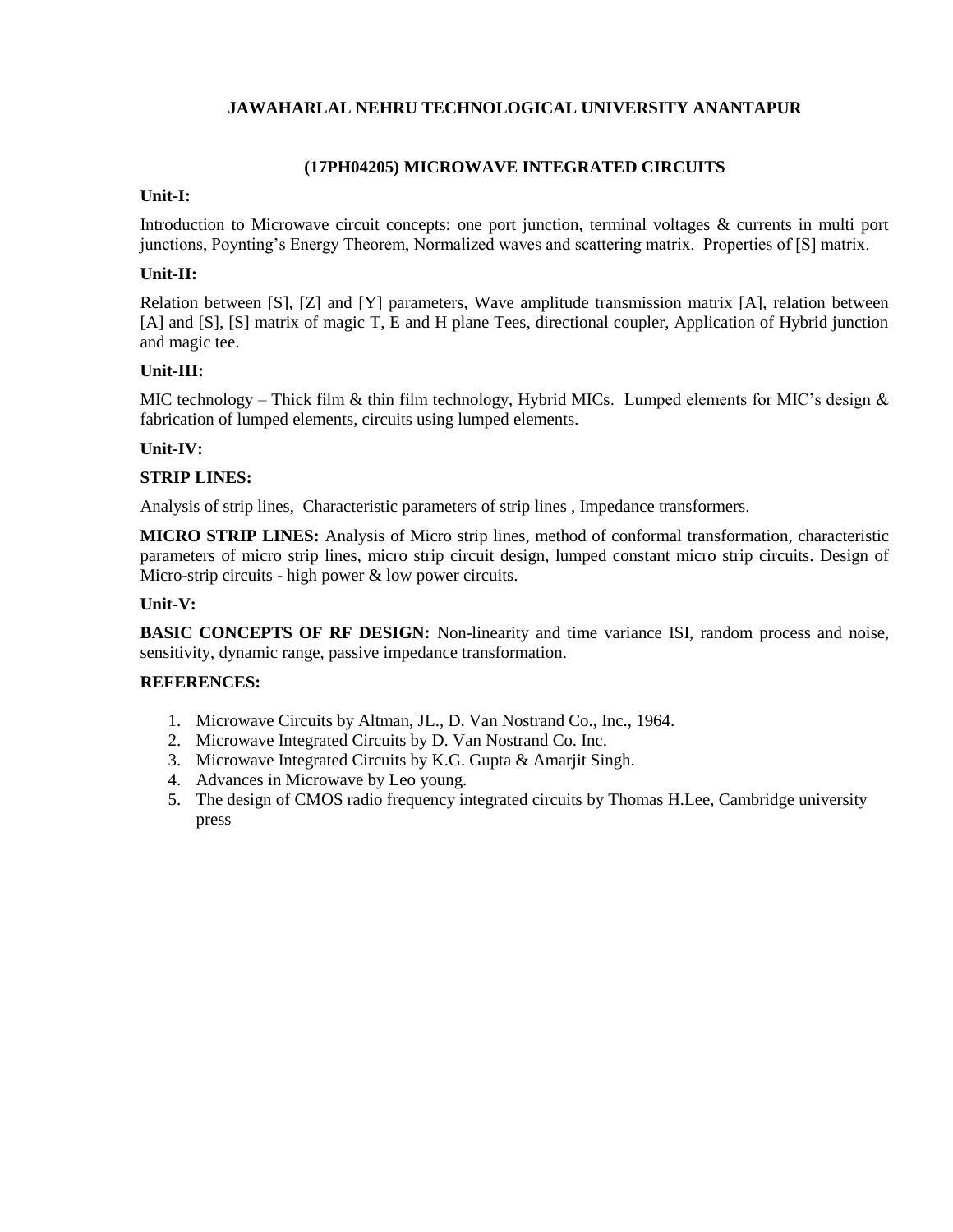# **(17PH04206) RADAR ENGINEERING**

# **UNIT –I**

**INTRODUCTION**: basic radar equation, range delay, velocity delay, Doppler effect, accuracy, resolution and ambiguity .Tradeoffs and penalties in waveform design .Significance of matched filter in radar signal analysis: complex representation of band-pass signal, matched filter response to Doppler shifted signal.

**AMBIGUITY FUNCTION:** main properties of ambiguity function, cuts through ambiguity function, periodic ambiguity functions .Basic radar signals: constant frequency pulse, linear frequency modulated pulse, Costas frequency modulated pulse, nonlinear frequency modulation.

# **UNIT –II**

**PHASE CODED PULSE:** Barker code, chirp-like phase code, asymptotically perfect codes, Huffman code, and bandwidth considerations in phase-coded signals. Diverse pulse repetition interval (PRI) pulse trains: introduction to moving target indication (MTI) radar, blind speed, MTI radar performance analysis, optimal MTI weights, diversifying the PRI.

# **UNIT- III**

**MULTI CARRIER PHASE CODED SIGNAL IN RADAR SIGNALS**: Bistatic radar: advantages of a bistatic configuration, bistatic RCS, bistatic range-ambiguity function, multistatic radar configuration. Synthetic aperture radar (SAR): SAR principle, k-space understanding of SAR, different compensation techniques, sparse SAR, nonlinear SAR, apodization.

# **UNIT- IV**

**DETECTION AND RECOGNITION USING RADAR:** detection and recognition using 1-D range profile, detection and recognition using SAR image. Space time adaptive processing (STAP): understanding STAP, uses of STAP, bistatic STAP .Civilian uses of radar: space based SAR, segmentation of SAR images from satellite.

Radio direction finding and radio ranges, the loop antenna, The goniometer, errors in direction finding the LF/MF four-course radio range, VHF-VOR, VOR receiving equipment.

### **UNIT -V**

**PULSE COMPRESSION IN RADAR SIGNALS:** introduction, significance, types. Linear FM pulse compression- block diagram, characteristics, reduction of time sidelobes, stretch techniques, generation and decoding of FM waveforms- block schematick and characteristics of passive system, digital compression SAW pulse compression

- 1. Radar Signals by N. Levanon, and E. Mozeson, Wiley-Interscience, 2004.
- 2. Radar Principles by P. Z. Peebles, John Wiley, 2004.
- 3. Introduction to Radar Systems by M. I. Skolnik, Tata McGraw Hill, 2001.
- 4. Radar System Analysis and Modeling by D. K. Barton Artech House, 2005
- 5. IEEE standards on radar related areas by IEEE Explorer.
- 6. Introduction to Radar Systems by "M.I.Skolmik",  $2<sup>nd</sup>$  edition TMH 1980.
- 7. Elements on Electronic Navigation by "N.S.Nagaraja", 2nd edition TMH 1996.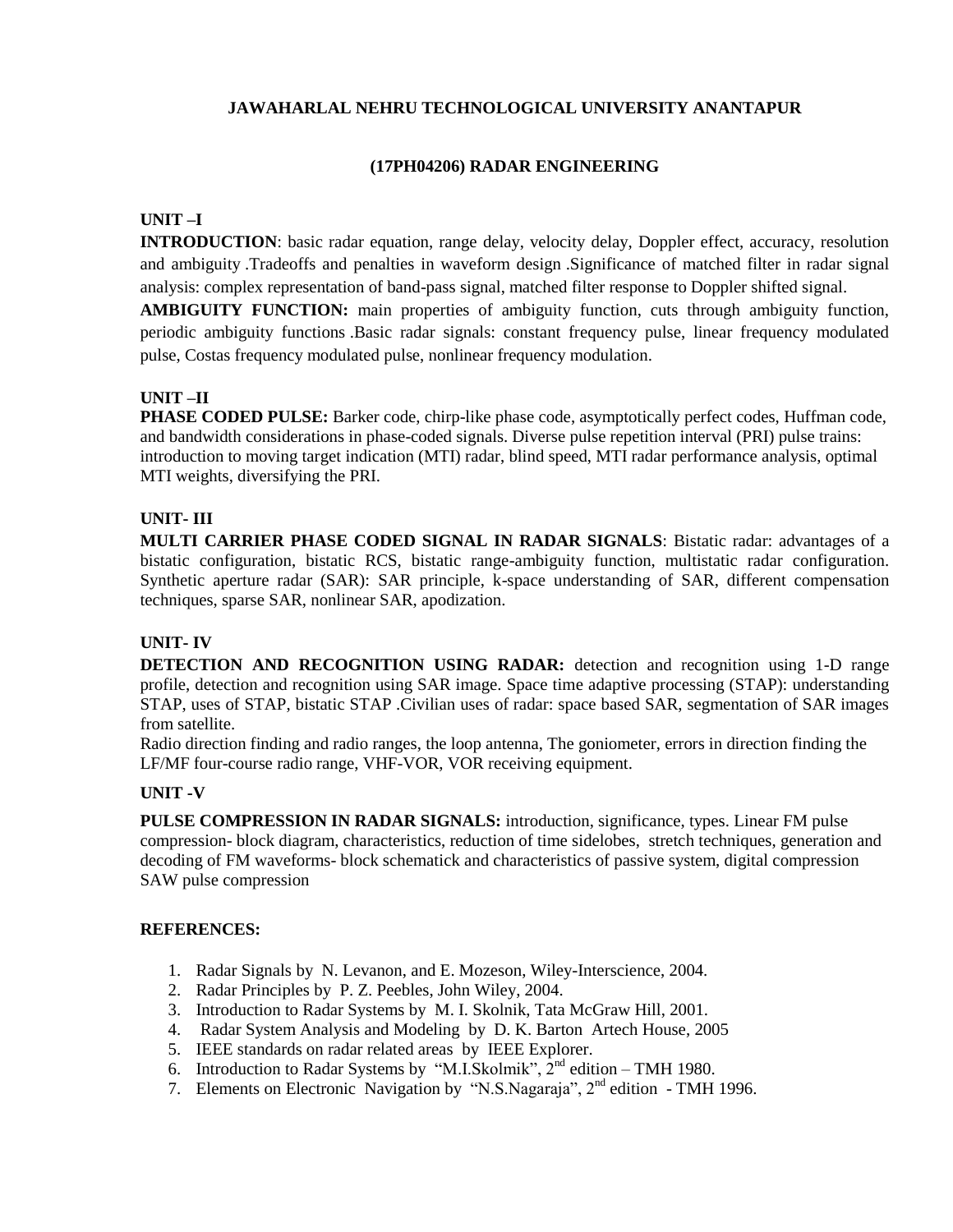# **(17PH04207) DIGITAL IC DESIGN**

# **UNIT-I**

**MOS Design Pseudo NMOS Logic**: Inverter, Inverter threshold voltage, Output high voltage, Output Low voltage, Gain at gate threshold voltage, Transient response, Rise time, Fall time, Pseudo NMOS logic gates, Transistor equivalency, CMOS Inverter logic.

# **UNIT-II**

**Combinational MOS Logic Circuits:** MOS logic circuits with NMOS loads, Primitive CMOS logic gates – NOR & NAND gate, Complex Logic circuits design – Realizing Boolean expressions using NMOS gates and CMOS gates , AOI and OIA gates, CMOS full adder, CMOS transmission gates, Designing with Transmission gates.

# **UNIT-III**

**Sequential MOS Logic Circuits:**Behavior of bi-stable elements, SR Latch, Clocked latch and flip flop circuits, CMOS D latch and edge triggered flip-flop.

# **UNIT-IV**

**Dynamic Logic Circuits:** Basic principle, Voltage Bootstrapping, Synchronous dynamic pass transistor circuits, Dynamic CMOS transmission gate logic, High performance Dynamic CMOS circuits.

# **UNIT-V**

**Semiconductor Memories:** Types, RAM array organization, DRAM – Types, Operation, Leakage currents in DRAM cell and refresh operation, SRAM operation Leakage currents in SRAM cells, Flash Memory-NOR flash and NAND flash

- 1. Digital Integrated Circuit Design Ken Martin, Oxford University Press, 2011.
- 2. CMOS Digital Integrated Circuits Analysis and Design Sung-Mo Kang, Yusuf Leblebici, TMH, 3rd Ed., 2011.
- 3. Introduction to VLSI Systems: A Logic, Circuit and System Perspective Ming-BO Lin, CRC Press, 2011
- 4. Digital Integrated Circuits A Design Perspective, Jan M. Rabaey, AnanthaChandrakasan, BorivojeNikolic, 2nd Ed., PHI.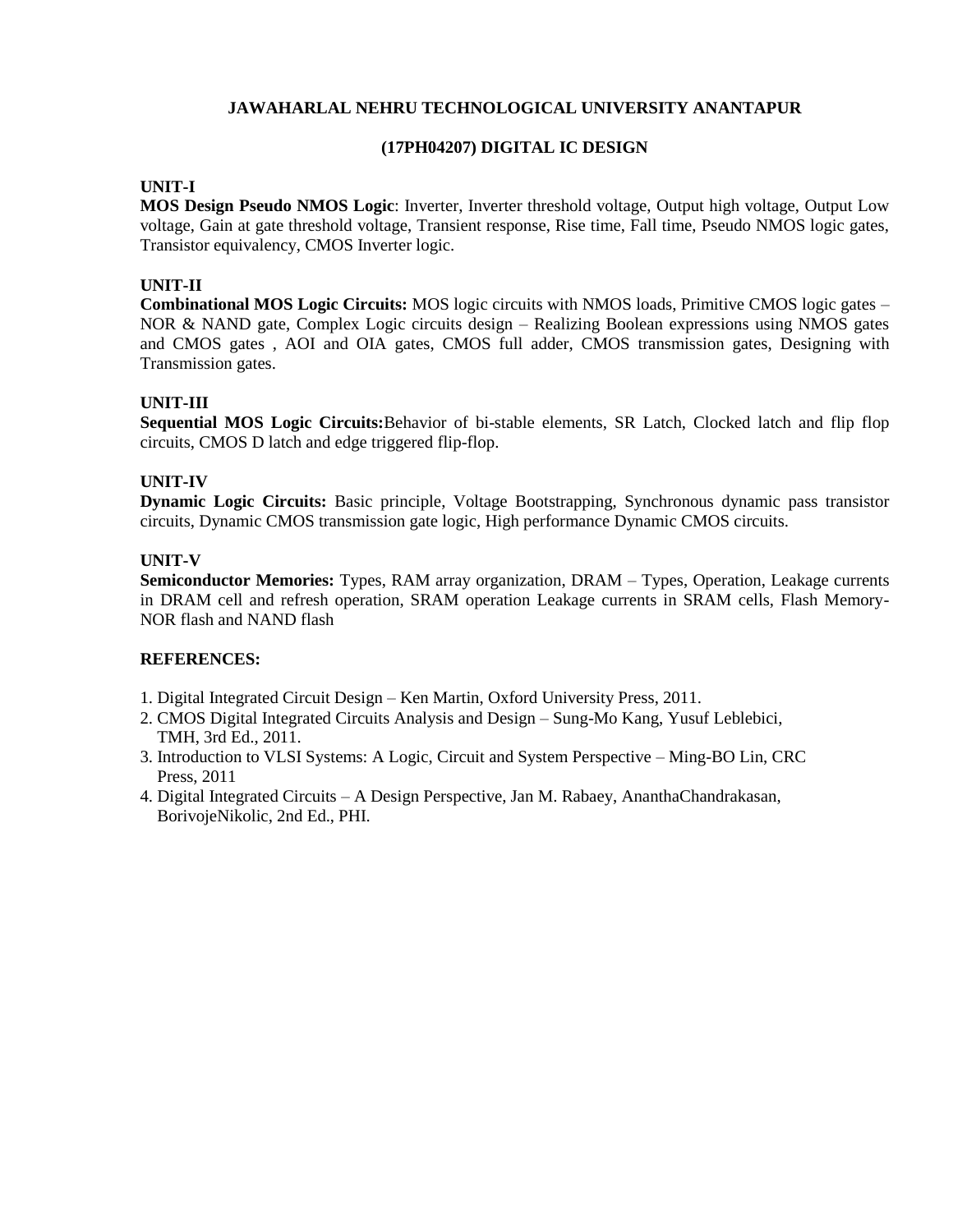# **(17PH04208) ANLOG IC DESIGN**

# **UNIT –I**

**MOS Devices and Modeling**: The MOS Transistor, Passive Components-Capacitor & Resistor, Integrated circuit Layout, CMOS Device Modeling - Simple MOS Large-Signal Model, Other Model Parameters, Small-Signal Model for the MOS Transistor, Computer Simulation Models, Sub-threshold MOS Model.

# **UNIT –II**

**Analog CMOS Sub-Circuits:** MOS Switch, MOS Diode, MOS Active Resistor, Current Sinks and Sources, Current Mirrors-Current mirror with Beta Helper, Degeneration, Cascode current Mirror and Wilson Current Mirror, Current and Voltage REFERENCE BOOKS, Band gap Reference.

# **UNIT –III**

**CMOS Amplifiers:** Inverters, Differential Amplifiers, Cascode Amplifiers, Current Amplifiers, Output Amplifiers, High Gain Amplifiers Architectures, Mismatch-offset cancellation techniques, Reduction of Noise by offset cancellation techniques, Alternative definition of CMRR.

# **UNIT –IV**

**CMOS Operational Amplifiers:** Design of CMOS Op Amps, Compensation of Op Amps, Design of Two-Stage Op Amps, Power- Supply Rejection Ratio of Two-Stage Op Amps, Cascode Op Amps, Measurement Techniques of OP Amp.

# **UNIT –V**

**Comparators:** Characterization of Comparator, Two-Stage, Open-Loop Comparators, Other Open-Loop Comparators, Improving the Performance of Open-Loop Comparators, Discrete-Time Comparators.

- 1. Design of Analog CMOS Integrated Circuits- BehzadRazavi, TMH Edition.
- 2. CMOS Analog Circuit Design Philip E. Allen and Douglas R. Holberg, Oxford University Press, International Second Edition/Indian Edition, 2010.
- 3. Analog Integrated Circuit Design- David A.Johns, Ken Martin, Wiley Student Edn, 2013.
- 4. CMOS: Circuit Design, Layout and Simulation- Baker, Li and Boyce,
- 5. Analysis and Design of Analog Integrated Circuits- Paul R. Gray, Paul J. Hurst, S. Lewis and R. G. Meyer, Wiley India, Fifth Edition, 2010.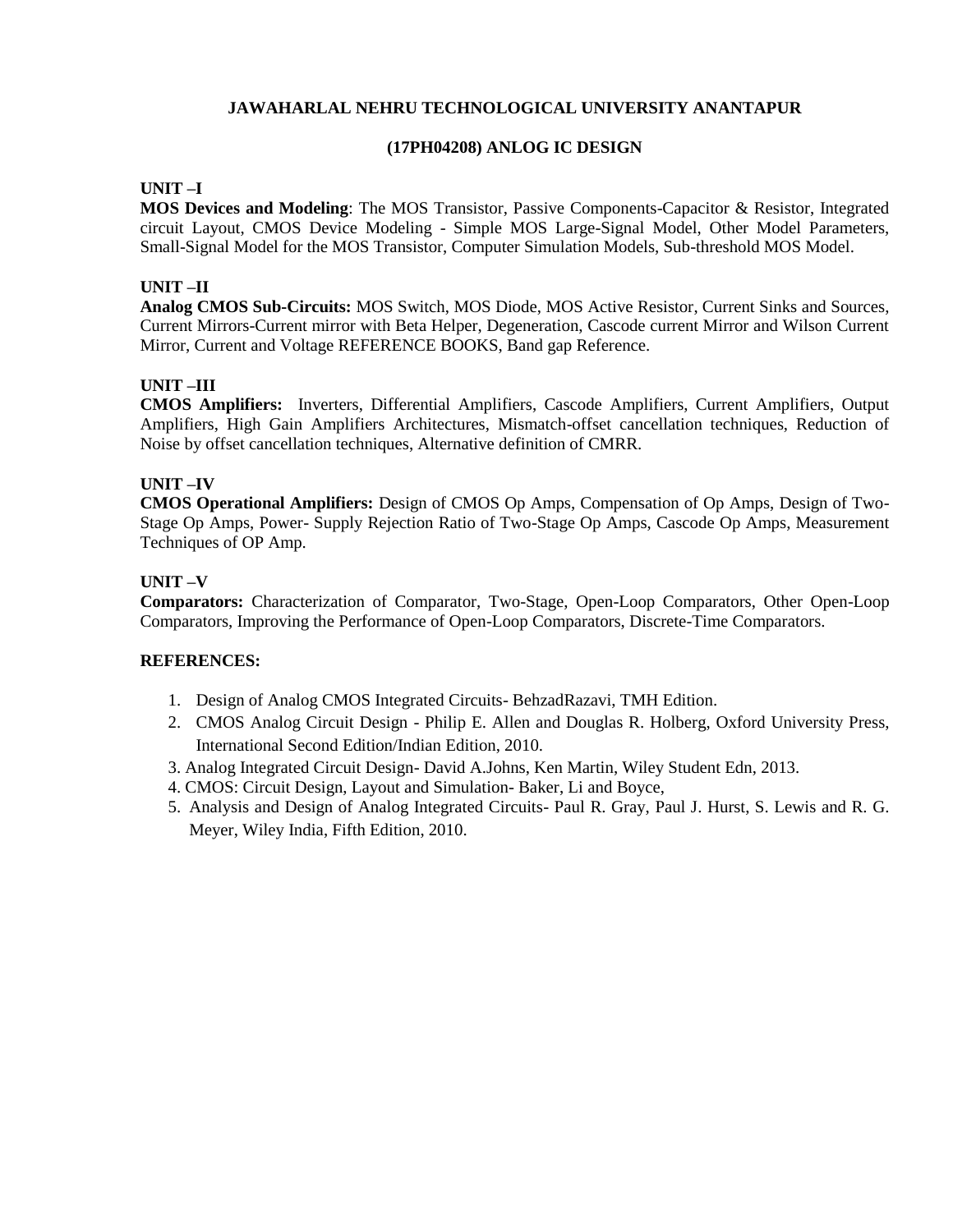# **(17PH04209) MIXED SIGNAL DESIGN**

# **UNIT-I**

Switched Capacitor Circuits Introduction to Switched Capacitor circuits- basic building blocks, Operation and Analysis, Non-ideal effects in switched capacitor circuits, Switched capacitor integrators first order filters, Switch sharing, bi-quad filters.

# **UNIT-II**

Phased Lock Loop (PLL) Basic PLL topology, Dynamics of simple PLL, Charge pump PLLs-Lock acquisition, Phase/Frequency detector and charge pump, Basic charge pump PLL, Non-ideal effects in PLLs-PFD/CP non-idealities, Jitter in PLLs, Delay locked loops, applications.

# **UNIT-III**

Data Converter Fundamentals DC and dynamic specifications, Quantization noise, Nyquist rate D/A converters- Decoder based converters, Binary-Scaled converters, Thermometer-code converters, Hybrid converters

# **UNIT-IV**

Nyquist Rate A/D Converters Successive approximation converters, Flash converter, Two-step A/D converters, Interpolating A/D converters, Folding A/D converters, Pipelined A/D converters, Timeinterleaved converters.

# **UNIT-V**

Oversampling Converters Noise shaping modulators, Decimating filters and interpolating filters, Higher order modulators, Delta sigma modulators with multi-bitquantizers, Delta sigma D/A

- 1. Design of Analog CMOS Integrated Circuits- BehzadRazavi, TMH Edition, 2002
- 2. CMOS Analog Circuit Design Philip E. Allen and Douglas R. Holberg, Oxford University Press, International Second Edition/Indian Edition, 2010.
- 3. Analog Integrated Circuit Design- David A. Johns,Ken Martin, Wiley Student Edition, 2013
- 4. CMOS Integrated Analog-to- Digital and Digital-to-Analog converters- Rudy Van De Plassche, Kluwer Academic Publishers, 2003
- 5. Understanding Delta-Sigma Data converters-Richard Schreier, Wiley Interscience, 2005.
- 6. CMOS Mixed-Signal Circuit Design R. Jacob Baker, Wiley Interscience,2009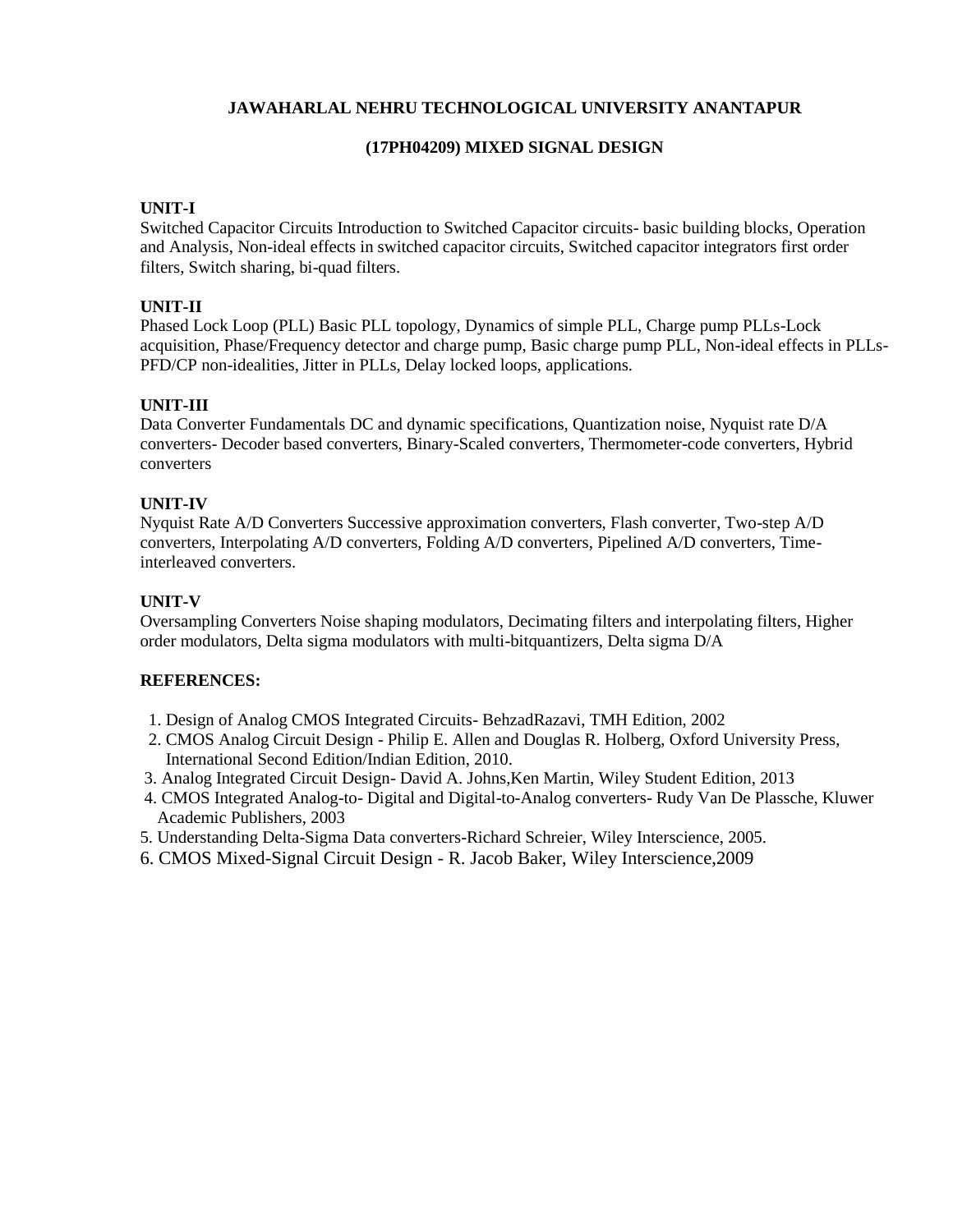# **(17PH04210) DIGITAL VOICE AND PICTURE COMMUNICATION**

# **UNIT-I**

Digital speech communication; Digital TV communication; Characteristics of speech signals; Characteristics of picture signals; Subjective and objective testing; Bit rates in speech and picture communication CCITT recommendations for speech digitization;

Introduction, Speech Production Model, Speech Coding : Objectives and Requirements, Quantizers for Speech Signal, Mew - Law and Optimum Quantizer, Adaptive Quantizer, Differential Quantization,

# **UNIT-II**

LDM and ADM, Differential PCM and Adaptive Prediction, Linear Prediction of Speech, Computational Aspects of LPC parameters, Cholesky Decomposition, Lattice Formulation of LPC Coefficient,

# **UNIT-III**

Linear Predictive Synthesizer, LPC Vocoder, Introduction to Image and Video Coding Lossy Image Compression : DCT DCT Quantization and Limitations, DCT Quantization and Limitations Theory of Wavelets

# **UNIT-IV**

Discrete Wavelet Transforms DWT on the Images and its Encoding Embedded Zero Tree Wavelet Encoding Video Coding : Basic Building Blocks Motion Estimate Techniques Fast Motion Estimation Techniques. HDTV, Low resolution TV and Videoconferencing requirements; Time domain waveform coding of speech-PCM, DPCM,ADPCM, DM and sub-band coding; Frequency domain waveform coding of speech-LTC, ATC; Parameter coding of speech-channel, format and LPC vocoders;

# **UNIT-V**

Coding of monochrome and color video signals-Transform and Adaptive transform coding; Sub-band coding; Vector quantization; Inter - frame and Hybrid coding; Delayed decision and run length coding; Effects of transmission errors; Audio and Video conferencing; Video telephone. Video Coding Standards AC -3 Decoder MPEG - 1 Audio Coding Introduction to VoIP, VoIP Signaling : H.323 Protocol H.323 Call Controls and Enhancements Interworking with PSTN Limitations and Solution, Multiplexing Schemes H.323:Multiplexing:Header Compression and BW ISDN Video Conferencing Video Conferencing : SIP Protocol,4G Multimedia Conferencing .

- 1. L.R. Rabiner, Digital Processing of Speech Signals
- 2. Kondoz, Digital Speech: Coding for low bit rate communication systems; , John Wiley publication
- 3. K.R. Rao, Z. S. Bojkovic, D. A. Milovanovic, Introduction to Multimedia Communications Applications, Middleware, Networking, Wiley publication
- 4. Philip A. Chou , Mihaela van der Schaar, Multimedia over IP and wireless networks compression, network*ing,* and systems*,* Elsevier Academic Press
- 5. H.R. Wu and K.R. Rao, Digital Video Image Quality and Perceptual Coding, CRC Press, Taylor and Francis Group
- 6. Jerry Whitaker, "Mastering Digital Television: The Complete Guide to the DTV Conversion", Mc Graw Hill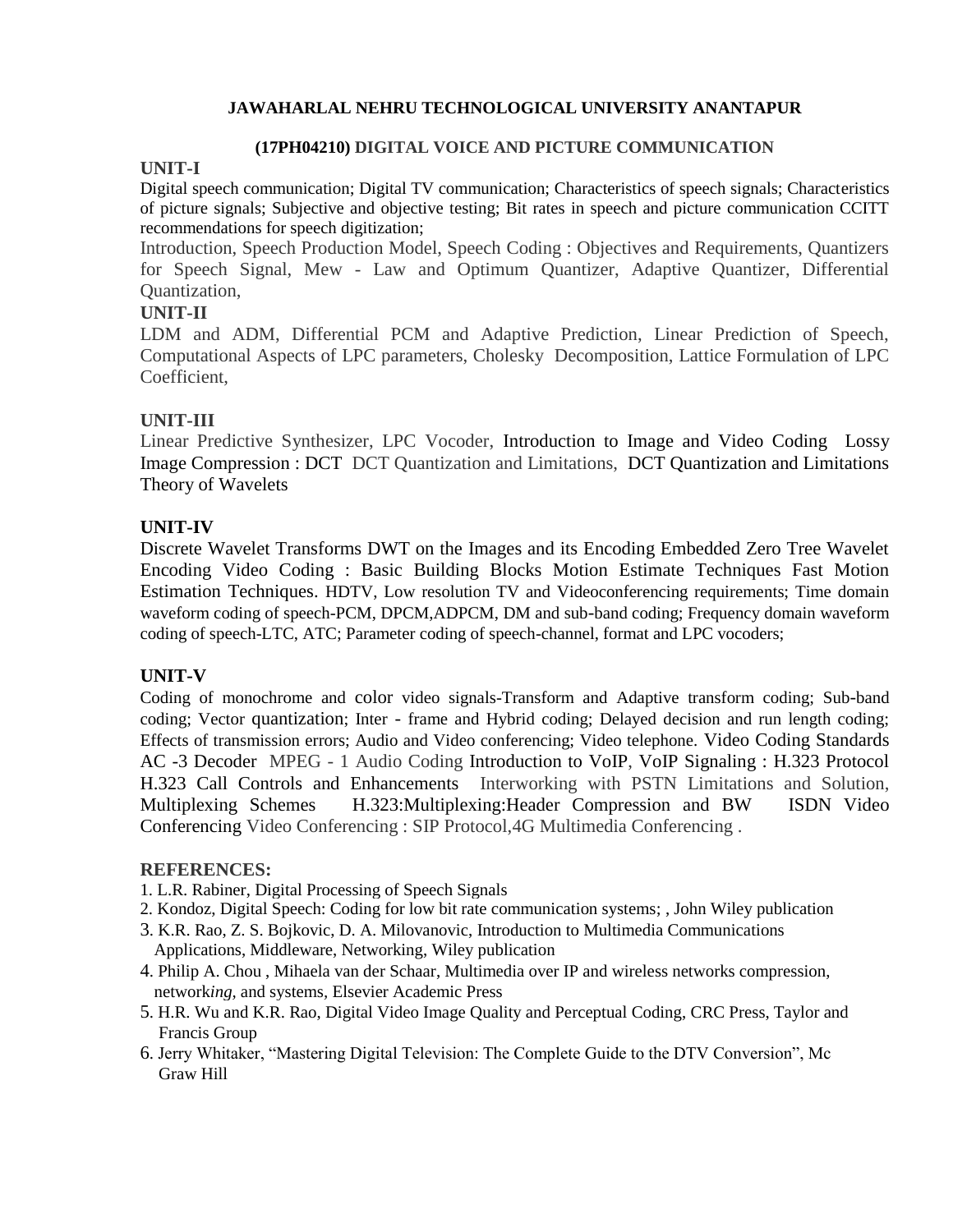#### **(17PH04211) STOCHASTIC SIGNAL PROCESSING**

#### **UNIT-I**

**Introduction to Stochastic Processes**: Definition, properties, stationary and non-stationary processes. **Characteristics of Stochastic Processes & Wiener Filtering:** Partial characterization of a discrete-time stochastic process. Properties of correlation matrix Eigenvalue problem, Properties of eigenvalues  $\&$ eigenvectors. Power spectral density, Auto regressive models, other stationary stochastic models, Selecting the order of the model, Statement of optimum filtering problem, solution to Wiener half equation, Error performance surface, Normal equation, Principle of orthogonality Minimum mean squared error, Canonical form of error – performance surface.

### **UNIT II**

#### **Linear Prediction**:

Linear prediction, forward & backward predictions, prediction-error filter, Levinson-durbin recursion, Relation among the auto correlation function & the reflection coefficients, Transfer function of prediction-error filter, Whitening property, Eigenvector representations of lattice predictors and their correlation properties, prediction errors viewed as a Gram – Schmidt Orthogonalization process, Relation between backward prediction – error vector, positive definiteness of the correlation – matrix of the tap inputs and the minimum – phase property of the prediction error filter, Burg formula.

#### **UNIT - III**

#### **Method of Estimation by LMS Algorithm**:

Structure of adaptive filter, Method of steepest descent, Stability of steepest – descent algorithm, mean squared error, Average tap weight vector and error correlation matrix, Average mean – squared error, Properties of transient behavior of it, Summary of LMS Algorithm, LMS Algorithm in a non-stationary environment, Digital implementation of LMS Algorithm.

#### **UNIT -IV**

#### **Kalman Filter Theory and its Applications**:

Recursive minimum mean square estimation for scalar random variables, Statement of Kalman filtering problem, Innovation process, Estimation of state using the innovations process, Filtering methods of LS.

#### **UNIT -V**

#### **Method of Least Squares**:

Statement of linear least – squares estimation problem, Windowing of the data, Principle of orthogonality, Uniqueness theorem, Minimum sum of error squares, Reformulation of deterministic normal equation in terms of correlation functions, Properties of least squares estimates, Linear prediction problem Singular – value decomposition, Estimation of sine waves in the presence of additive noise.

- 1. Adaptive filter theory by Simon Haykin
- 2. Probability, Random Variables and Stochastic processes by A.Papulis(TMH)
- 3. Probability, Random Variables and Stochastic processes by Peebles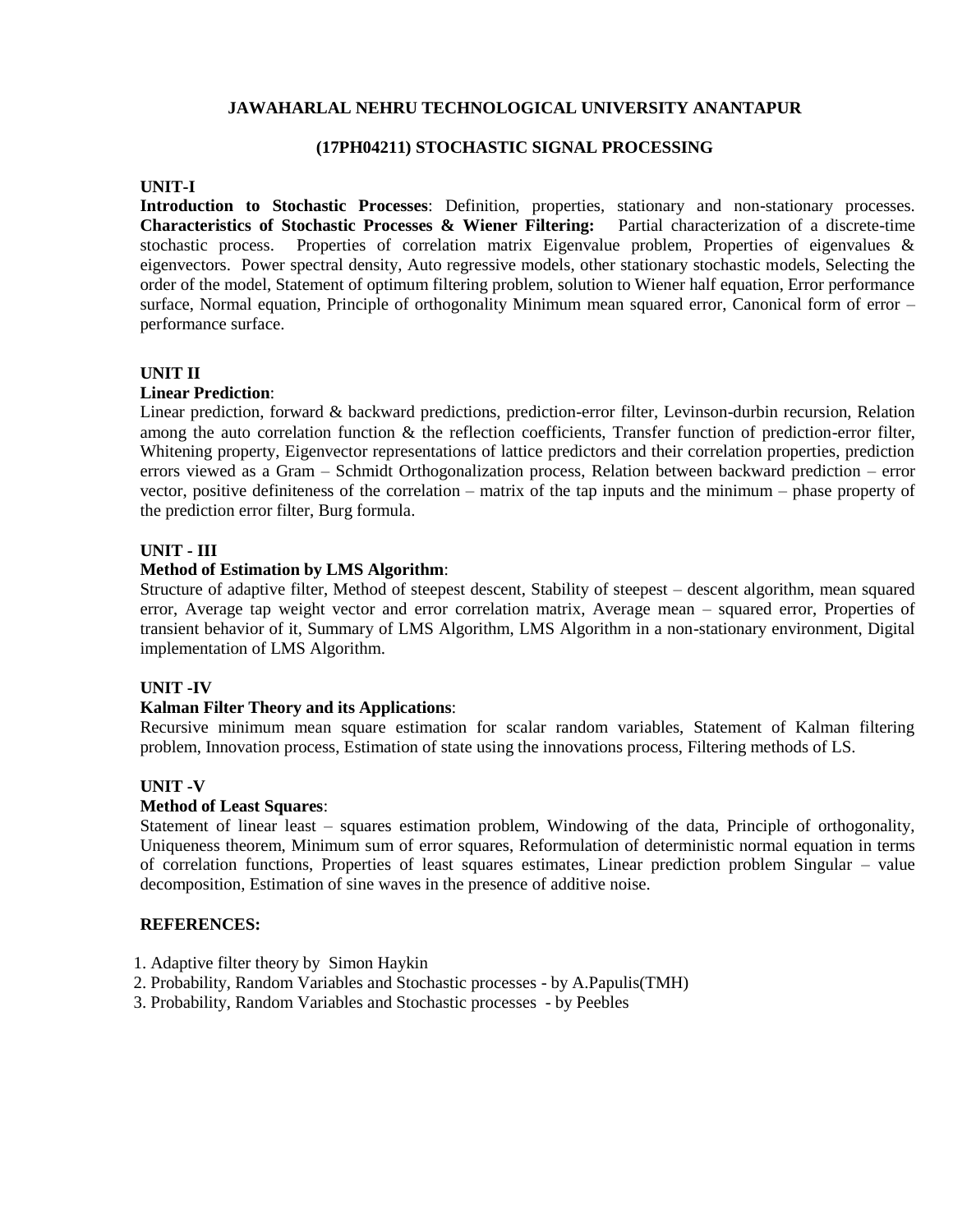# **(17PH04212) DIGITAL VIDEO PROCESSING**

# **UNIT – I**

**IMAGE REPRESENTATION AND MODELING:** Monochrome and color representation, color-ordinate systems Monochrome and Color vision Model, sampling and Quantization – Rectangular and Nonrectangular Grid sampling and interlacing. Optimum Lioyd-Max quantizer, Compandor design, Practical limitations. Two dimensional Orthogonal Transforms- DFT, Hadamard Haar, Slant, DCT and KL Transforms.

# **UNIT-II**

# **IMAGE ENHANCEMENT AND RESTORATION:**

SUD techniques Image Enhancement, Point operation, Histogram Modeling, Spatial operations, Transform cooperations, Image Restoration-Increase and Weian Filtering, Filtering using transforms, Least square and constrained least square restoration. Maximum Entropy Restoration.

### **UNIT - III**

**IMAGE ANALYSIS AND VISION :** Spatial features extraction, Transform, Features, Edge detection, Boundary detection, region representation, Moment Refresevation, Structuctures sgape, Texture, Scene Matching, Image segmentation and classification techniques.

### **UNIT – IV**

**IMAGE DATA COMPRESSION:** Huffman coding, Pixel coding, Entropy coding, Run-length coding, Bit plane coding. Predictive coding. Delta and DPCM techniques, Transform coding –zonal versus threshold coding. Adaptive transform coding. Vector quantization for compression.

# **UNIT V**

**VIDEO PROCESSING:** Representation of Digital Video, Spatio-temporal sampling, Motion Estimation. Video Filtering, Video Compression, Video coding standards.

- 1. Digital Image Processing by Woods R. C. Gonzalez, R. E. Pearson Education. 2nd edition,2002
- 2. Digital image processing by W. K. Pratt Prentice Hall, 1989
- 3. Digital image processing by A. Rosenfold and A. C. Kak, Vols. 1 and 2, Prentice Hall, 1986.
- 4. Digital Video Processing by A. M. Tekalp, Prentice-Hall, 1995
- 5. Handbook of Image & Video Processing by A. Bovik, Academic Press, 2000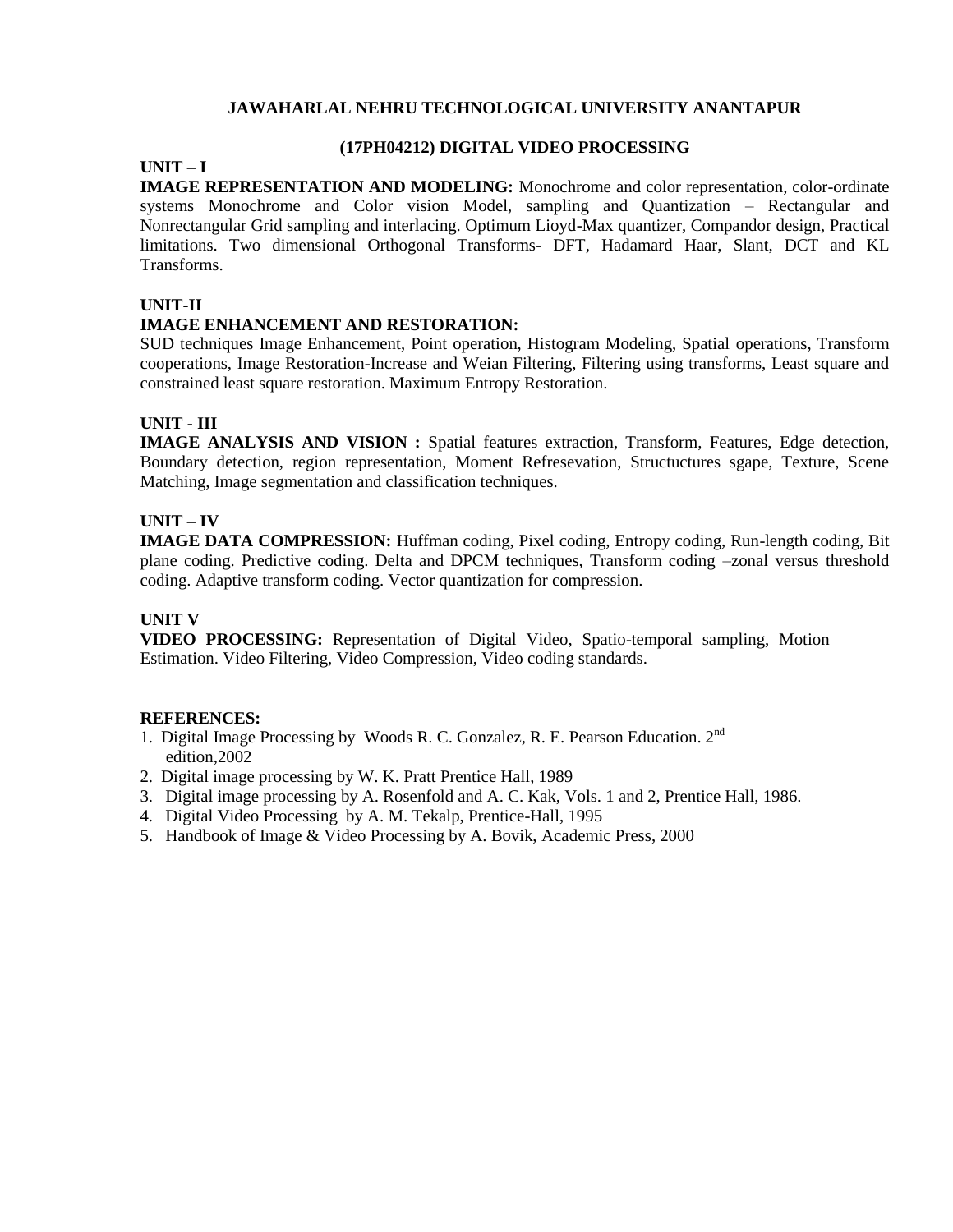### **(17PH04213) ADVANCED MICROCONTROLLERS**

#### **UNIT I**

**INTEL 8051:** Architecture of 8051, Memory Organization, Register banks, Bit addressing media, SFR area, addressing modes, Instruction set, Programming examples.

8051 Interrupt structure, Timer modules, Serial Features, Port structure, Power saving modes.

### **UNIT II**

**MOTOROLA 68HC11:** Controllers features, Different modes of operation and memory map, Functions of I/O ports in single chip and expanded multiplexed mode, Timer system.

Input capture, Output compare and pulsed accumulator features of 68HC11, Serial peripherals, Serial Communication interface, Analog to digital conversion features.

# **UNIT III**

**PIC MICROCONTROLLERS:** Program memory, CPU registers, Register file structure, Block diagram of PIC 16C74, I/O ports. Timer 0,1 and 2 features, Interrupt logic, serial peripheral interface,  $I^2C$  bus, ADC, UART, PIC family parts.

### **UNIT IV**

**MICROCONTROLLER INTERFACING:** 8051, 68HC11, PIC-16C6X and ATMEL External Memory Interfacing – Memory Management Unit, Instruction and data cache, memory controller. On Chip Counters, Timers, Serial I/O, Interrupts and their use. PWM, Watch dog, ISP, IAP features.

### **UNIT V**

**INTERRUPT SYNCHRONIZATION:** Interrupt vectors & priority, external interrupt design. Serial I/O DevicesRS232 Specifications, RS422/Apple Talk/ RS 423/RS435 & other communication protocols. Serial Communication Controller.

**CASE STUDIES:** Design of Embedded Systems using the micro controller 8051/ARM6TDMI, for applications in the area of Communications, Automotives, industrial control.

- 1. "The 8051 Micro Controller & Embedded Systems" by M.A. Mazadi & J.G. Mazidi, Pearson Education. Asia (2000).
- 2. Designing with PIC Micro Controllers by John B. Peatman, Pearson Education.
- 3. Embedded Microcomputer systems by Jonathan W. Valvano, Real Time Interfacing, Brookes/Cole, Thomas learning, 1999.
- 4. 8-bit Embedded Controllers byINTEL Corporation 1990.
- 5 "Designing with PIC Microcontrollers" by John B.Peatman, Pearson Education Inc, India, 2005.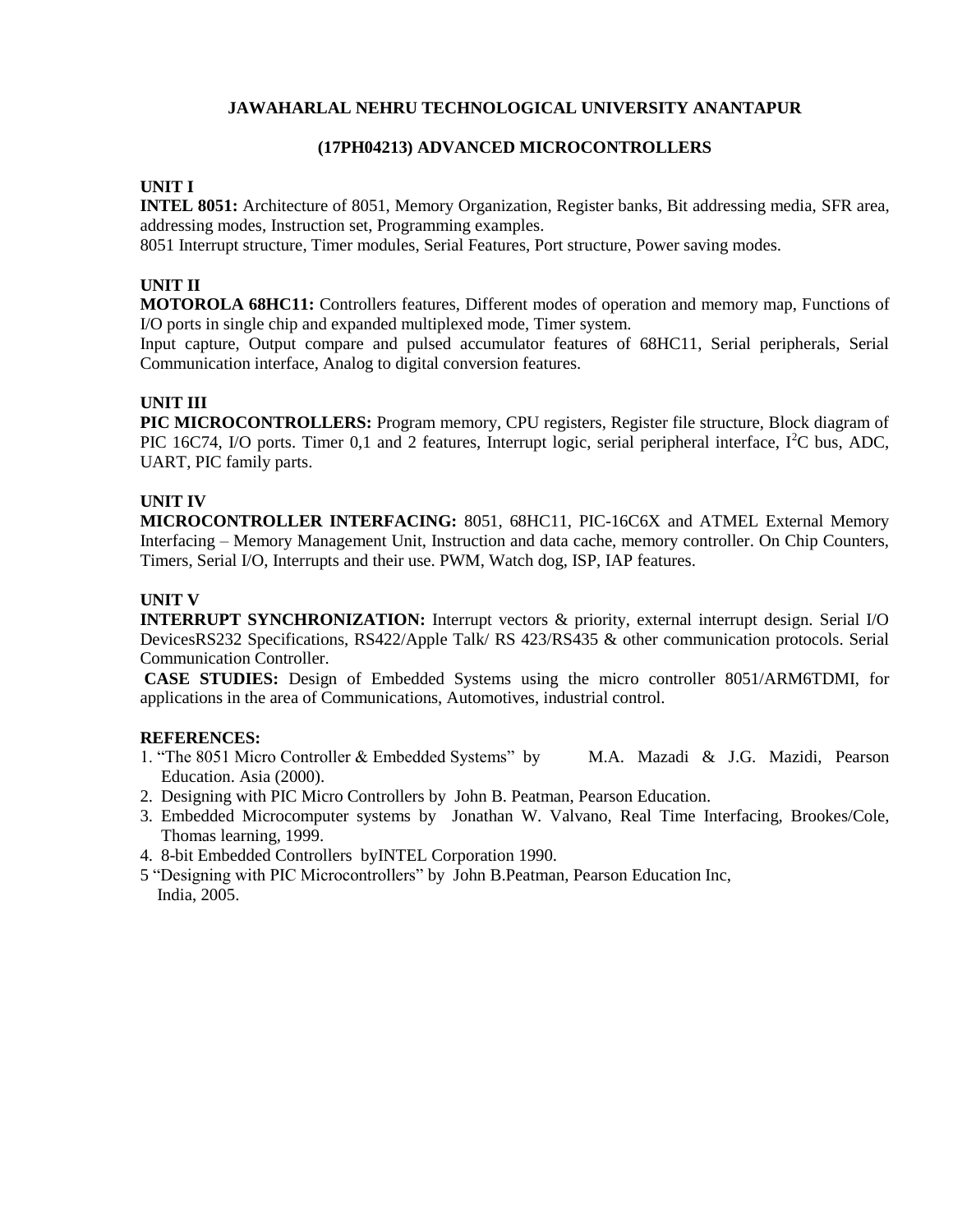# **(17PH04214) INTELLIGENT SYSTEMS AND SIGNAL PROCESSING**

#### **UNIT – I**

**Concept of Artificial Intelligence.** Areas of Artificial Intelligence. Foundations of Fuzzy Logic. Foundations of Fuzzy Control. Types of Fuzzy Controllers. Fuzzy Logic Toolbox. Creation of Fuzzy Inference System with Fuzzy Logic Toolbox.

### **UNIT – II**

**Creation of Fuzzy Controllers.** Weather-compensated Temperature Control of a Heat Exchanger using Fuzzy Controllers. Neural Networks. Neuron Model. Perceptron Model. Modelling of Basic Logic Functions using the Perceptron. Fuzzy expert systems, fuzzy sets and their operations, linguistic variable, fuzzy rules, fuzzy inference, defuzzification.

# **UNIT –III**

**Feed forward Neural Network with Back propagation Error.** Approximation of Functions by a Twolayer Feed forward Neural Network. Character Recognition using Two-layer Feed forward Neural Network. Creation of a Neural Network with Neural Network Toolbox.

#### **UNIT – IV**

**Signal Processing.** Introduction, History and Background, Applications, DSP Overview, Digital to Analog Converter (DAC), Analog to Digital Converter (ADC), Quantization, Signals and Systems, Discrete-Time Signals, Important Discrete-time Signals, Linear Shift-Invariant (LSI) System, System Theory Basics, Laplace, Fourier, Z-Transform, Laplace Transform, Fourier Transform, Z-Transform, DSP Fundamentals, Discrete Fourier Series, Discrete-Time Fourier Transform(DTFT), Discrete Fourier Transform.

#### **UNIT – V**

**Sampling, Introduction,** The Sampling Theorem, Aliasing, Sample and Hold, Zero-order Hold, Decimation, Interpolation, Decimation& Interpolation, Digital Filtering, Structures for Digital Filters, Filter Types: IIR and FIR, Design of Digital Filters, Design of IIR Filters, Design of FIR Filters

- 1. M. Negnevitsky, Artificial Intelligence A guide to intelligent systems Addison-Wesley, 2005.
- 2. Ukil, A. Intelligent Systems and Signal Processing in Power Engineering, Springer,2007.
- 3. S Hayking, Neural Networks, Prentice Hall, 2nd edition.
- 4. Artificial Intelligence: Structures and Strategies for Complex Problem-Solving, 5<sup>th</sup> edition, Addison-Wesley, 2005.
- 5. Proakis, John G., and Dmitris K. Manolakis. *Digital Signal Processing*. 4th ed. Upper Saddle River, NJ: Prentice Hall, 2006.
- 6. Oppenheim, Alan V., Ronald W. Schafer, and John R. Buck. *Discrete-Time Signal Processing*. 2nd ed. Upper Saddle River, NJ: Prentice Hall, 1999.